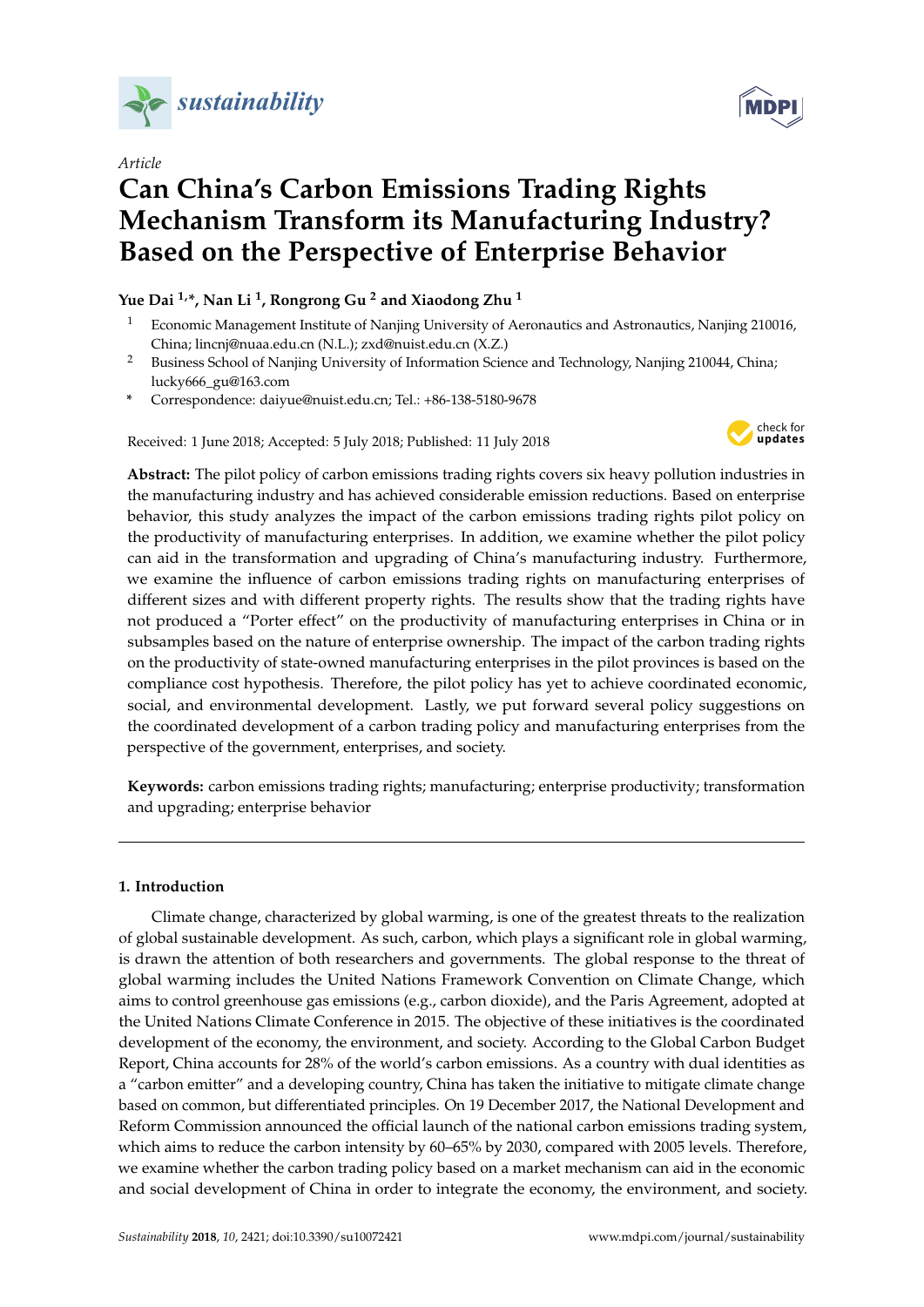The manufacturing industry is the foundation of China's national economy, but at the same time, consumes a significant amount of energy and has high levels of carbon emissions. The industry's low efficiency in terms of the use of resources and energy means environmental pollution is a serious problem. With the development of the "Made in China 2025" strategy, China's manufacturing industry requires innovation, intelligent manufacturing, a strong industrial base, and green development. The carbon emissions trading rights policy can help to develop the manufacturing industry in China, while reducing manufacturing carbon emissions, improving the efficiency of enterprise production, and transforming the use of energy within the manufacturing sector.

Before implementing the carbon emissions trading rights policy fully, China conducted carbon trading pilot projects in eight major industries in Beijing, Tianjin, Shanghai, Chongqing, Hubei, Guangdong, and Shenzhen from 2013 to 2015, including the petroleum, chemical, building materials, iron and steel, non-ferrous metals, and paper industries. This provides us with an objective natural experiment to test carbon trading policies. In the domestic literature, only Fan Dan et al. [\[1\]](#page-13-0) have analyzed the effect of a carbon emissions trading rights policy at the industry level using an empirical analysis and a difference-in-differences model. But in the global campaign to cope with climate change, "carbon emissions trading" is not a new word. The European Union Emission Trading Scheme (EU ETS) is the first multinational emissions trading system in the world [\[2\]](#page-13-1). It is also the world's largest total carbon emissions control and trading system. A lot of contributions have been made. Sun Rui et al. [\[3\]](#page-13-2) obtain the best carbon price by constructing a social accounting matrix (SAM). Fu Jingyan et al. [\[4\]](#page-13-3) use the zero-sum DEA model and consider regional demographic and economic differences. Oestreich et al. [\[5\]](#page-13-4) based on the empirical research on the effect of European Union emissions trading system on German stock returns. It is concluded that the enterprises that get free carbon emission quotas have better returns than those without carbon emission quotas. Bebbington [\[6\]](#page-13-5) studies the accounting impact of the carbon trading market. Based on a comparative analysis of a carbon tax and carbon trading rights, Murray et al. [\[7\]](#page-13-6) conclude that carbon trading rights have the advantage of a relatively stable long-term price. While this work is motivated by past research, most of these previous studies discuss the feasibility and influence of the carbon emissions trading rights mechanism from a theoretical perspective at the macro level. Few studies examine the impact of the policy at the micro-enterprise level. In addition, the introduction of the pilot policy inevitably affects the behavior of manufacturing enterprises with high levels of carbon production, leading directly to the implementation of innovation activities and emission reduction measures. However, few studies have examined the impact of the carbon trading policy on the behavior of firms within the manufacturing industry. Therefore, we focus on Chinese manufacturing enterprises.

Based on the dual-differential model, and from the perspective of corporate behavior, carbon emissions trading rights as an environmental policy can help to transform the Chinese manufacturing industry. The purpose of this paper is to test whether the pilot policy on carbon trading rights can adapt to and serve the development of manufacturing in the stage of its transformation and upgrading. Furthermore, we investigate the impact of carbon emission trading rights on manufacturing enterprises of different sizes and with different property rights. Lastly, based on the findings of the empirical analysis, we propose several policy suggestions to enrich the current literature and to improve the economic and social development of environmental policies.

#### **2. Theoretical Analysis and Research Hypothesis**

#### *2.1. Theoretical Analysis*

According to the carbon trading rights policy, the government issues carbon quotas to companies, capping their carbon emissions  $[8,9]$  $[8,9]$ . Then, companies can sell surplus quotas and purchase additional quotas when needed so that unregulated carbon rights are allocated artificially. As a means of environmental regulation, the policy aims to achieve an efficient allocation [\[10](#page-13-9)[,11\]](#page-13-10) through market trading, promote sustainable economic and social development, and fulfill the international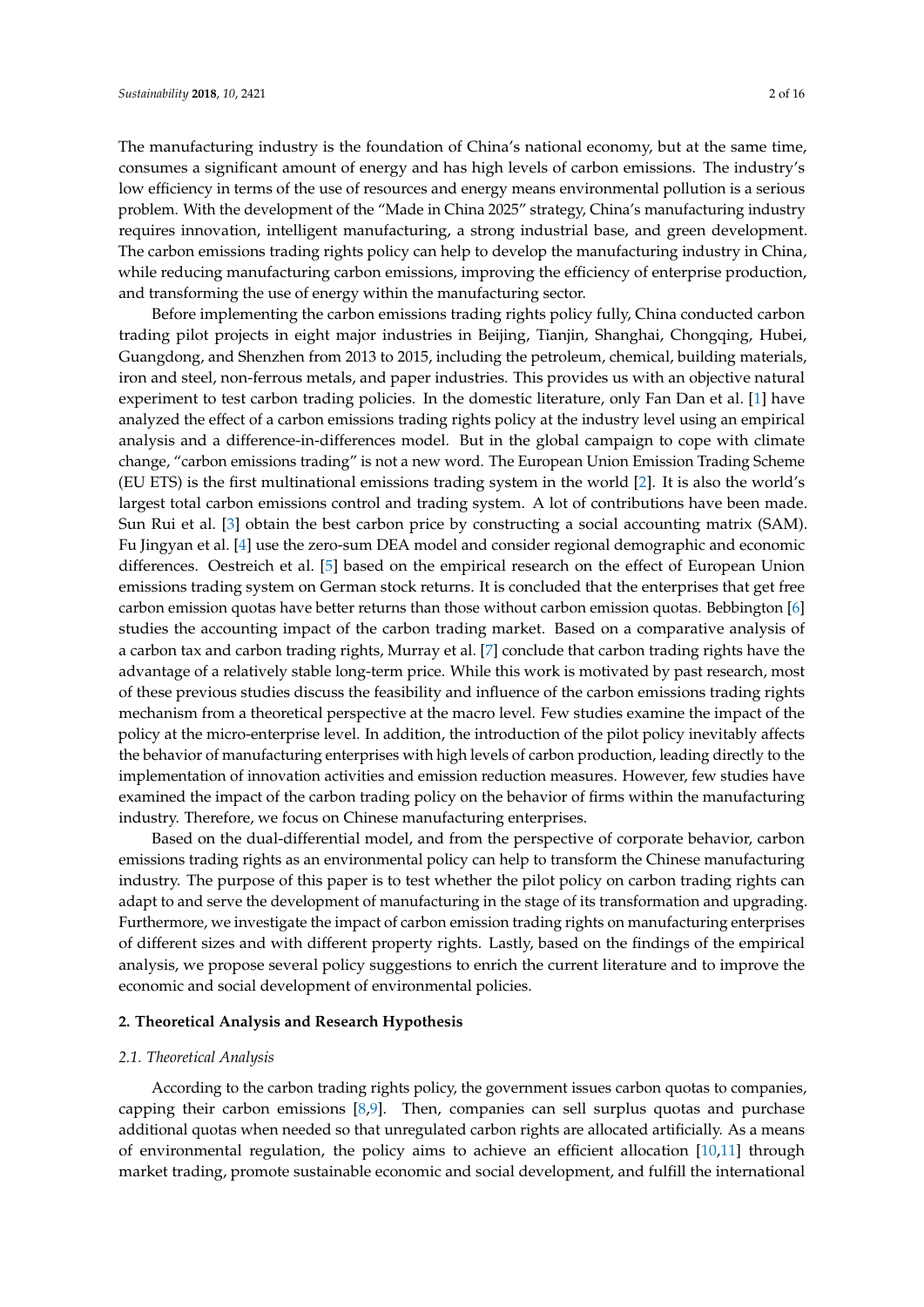commitments made by China to manage climate change. This study examines whether carbon emissions trading rights can help to transform the manufacturing industry, thus, improving the productivity of manufacturing enterprises. Past studies have tended to make two errors when measuring the index of transformation. The first is using the ratio of R&D input to GDP to measure the performance of transformation, ignoring the actual effect of inputs and outputs [\[12,](#page-13-11)[13\]](#page-13-12). The second is using the proportion of emerging strategic industries as the index of transformation, which neglects older industries that are still pillars of China's economic development [\[14–](#page-13-13)[16\]](#page-13-14). Emerging industries are not sufficiently competitive and provide products with low added value. Therefore, Liu and Chen propose measuring economic transformation using "improving productivity" as the policy standard and goal, and putting this into practice at the enterprise level. The task of transformation and upgrading is to use innovation to hedge against rising overall factor prices [\[17\]](#page-13-15). Only by relying on technological progress, improving the quality of workers, and raising the level of management can enterprises realize the necessary transformation [\[17,](#page-13-15)[18\]](#page-13-16). Therefore, the productivity of enterprises is a more comprehensive measure of the transformation of manufacturing enterprises [\[19](#page-13-17)[–21\]](#page-13-18). Based on the literature on the impact of environmental regulation on productivity, this study investigates three main points of view.

First, we examine the Porter hypothesis. Driven by the maximization of benefits, reasonable and strict environmental regulations can encourage enterprises to carry out technological innovation in order to improve their productivity and competitiveness. At the same time, the benefits of innovation activities can compensate for the pressure on cost and production resulting from the environmental regulations. Research on realizing environmental and economic dividends, energy savings and emission reductions, and economic development has proved the above viewpoint [\[22](#page-13-19)[,23\]](#page-13-20).

Second, we investigate support for the "follow the cost theory". The costs of human, financial, and technical resources resulting from environmental regulations will hinder the improvement of enterprise productivity, have a negative impact on the efficiency of enterprise resource utilization, and be unfavorable to the improvement of enterprise competitiveness [\[24\]](#page-14-0). Enterprises that cannot withstand the pressure of environmental protection may even transfer polluting enterprises to countries with less stringent environmental regulations (i.e., the "pollution shelter hypothesis"), which has been investigated extensively in the literature [\[25\]](#page-14-1). The high cost of avoiding environmental regulations can lead to carbon leakage [\[26,](#page-14-2)[27\]](#page-14-3), which renders a country's efforts to control carbon emissions and mitigate climate change meaningless and can cause international disputes.

Third, we investigate the theory of uncertainty. According to this view, the relationship between environmental regulation and enterprise productivity is uncertain, positive or negative, or not significant, depending on industry and regional differences and on the internal and external environments of enterprises. For example, Shen found that environmental regulations and technological innovation have a U-type relationship [\[28\]](#page-14-4); that is, when the intensity of environmental regulations exceeds a certain threshold, they can promote technological innovation.

Findings in the literature on the nature of the relationship between environmental regulation and productivity are inconclusive, possibly resulting from different research methods, data, and definitions of variables. If variables cannot explain environmental regulations accurately and comprehensively, measurement errors will inevitably occur, leading to incorrect results. As a means of environmental regulation, the carbon emissions trading rights policy offers a natural experiment. Compared with using measured or calculated environmental regulation variables, the carbon trading policy can effectively avoid such measurement errors and make the results more robust [\[29,](#page-14-5)[30\]](#page-14-6). In addition, the advantage of using a double-differential model to study the impact of carbon trading rights on the productivity of manufacturing enterprises is that it enables us to control for non-observable factors and differences between groups that do not change over time. Thus, it avoids the endogeneity problem caused by using the policy variable as the explanatory variable.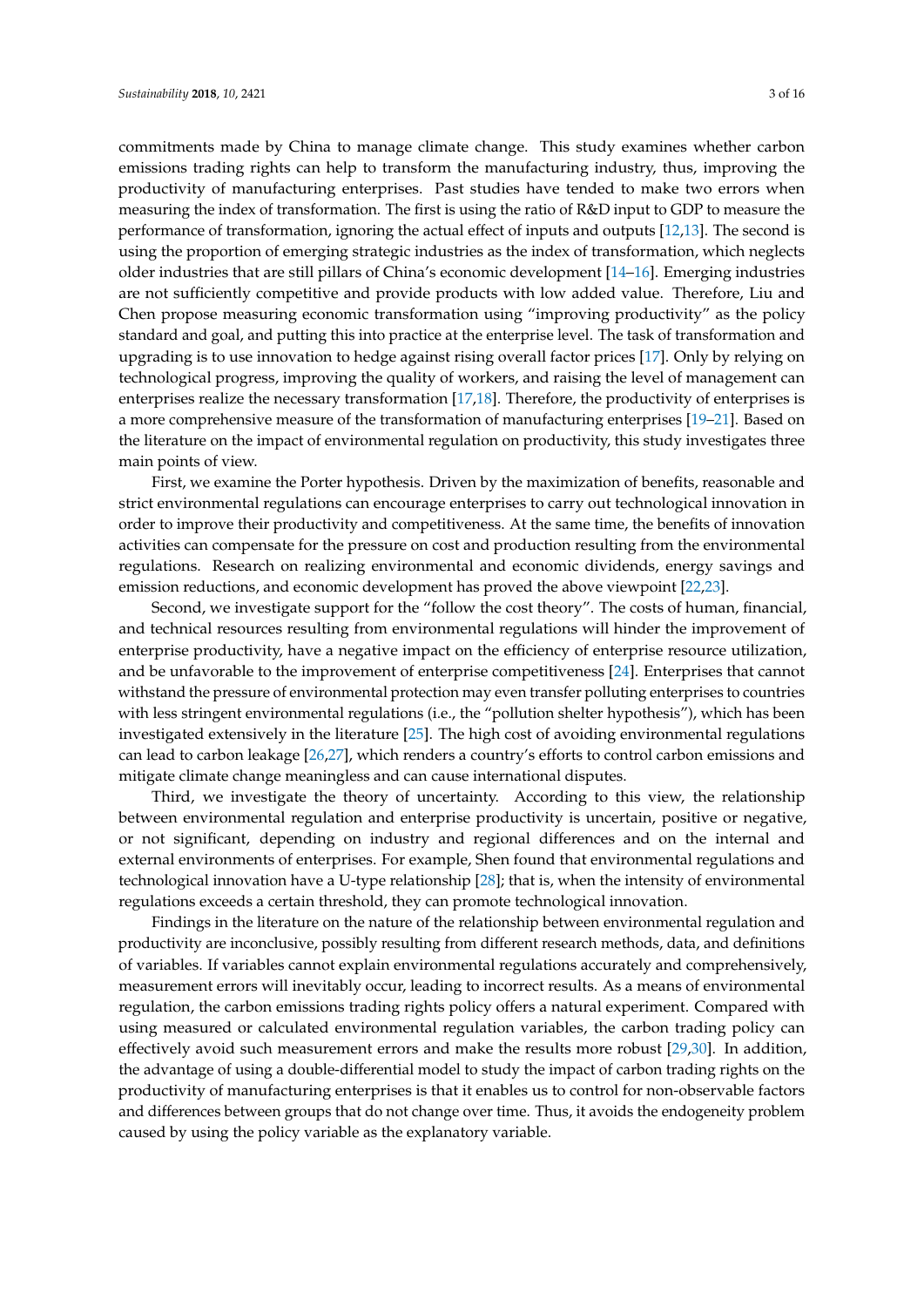#### *2.2. Research Hypotheses*

First, the introduction of a carbon trading policy will affect the behavior of manufacturing enterprises and, consequently, their productivity. The impact of carbon trading on enterprise behavior is reflected in three aspects: production behavior, investment behavior, and innovation behavior [\[31–](#page-14-7)[33\]](#page-14-8). With the introduction of the policy, enterprises with carbon emissions above the carbon quota can buy quotas through the carbon trading market, while those with emissions levels below the quota can sell quotas. On the one hand, in order to grasp this "carbon opportunity," enterprises that maximize profits will proactively improve their production processes, reduce the use of equipment and manufacture fewer products with large carbon emissions, and invest in assets with low levels of pollution [\[34–](#page-14-9)[36\]](#page-14-10). In order to encourage the production of low energy products, we should strengthen independent innovation and develop new technologies that protect the environment. These behaviors will directly or indirectly improve the productivity of enterprises and promote their transformation. On the other hand, the carbon trading market is an open and fair platform that can be used to promote the image of an enterprise within society. As consumers become increasingly aware of carbon emissions, they tend to purchase products that reduce such emissions [\[37\]](#page-14-11). In order to maintain an environment-friendly image and to win consumers' preferences and trust, manufacturing enterprises will actively develop energy-saving and emission-reducing products to reduce their carbon emissions [\[38–](#page-14-12)[40\]](#page-14-13). In addition, in order to reduce the cost of an emissions reduction, some enterprises agglomerate to promote their transformation [\[41](#page-14-14)[,42\]](#page-14-15). Based on the above analysis, we hypothesize as follows.

**Hypothesis 1 (H1).** *A carbon emissions trading rights policy can boost the transformation and upgrading of China's manufacturing industry.*

In a carbon market system, large-scale and small-scale enterprises co-exist. However, the technical conditions, management levels, capital reserves, and economic environments of these firms vary. Therefore, the constraints imposed by the size of an enterprise mean that their corporate behavior varies as well. In a carbon market environment, large companies have advantages that small businesses may not be able to match.

For example, the degree of internationalization is high. Although the carbon trading market is relatively new in China, such markets have existed for longer in other countries. As a result, larger enterprises receive information on the carbon market relatively early, enabling them to better understand and support China's carbon trading policy. Foreign carbon trading markets provide valuable experience and advanced carbon asset management technologies, resulting in many large enterprises exploring potential business opportunities [\[43\]](#page-14-16). Second, large enterprises often have dedicated carbon asset management departments, whereas smaller enterprises typically need to employ third-party agents owing to constraints on their human, financial, and technical resources, thus, increasing the cost of reducing carbon emissions. Therefore, small businesses will be less motivated to trade in carbon quotas, and may even withdraw from the market. Third, larger organizations have a higher level of management and advanced technology and equipment. The marginal cost of this advantage enables large enterprises to reduce emissions relatively easily and to carry out energy-saving emission-reduction activities. Thus, large-scale enterprises are more willing to cooperate with the implementation of carbon trading policy, increase their investment in innovation, reduce the number of high-pollution products, and enhance the efficiency of their resource use. In this way, they improve their productivity and promote their own transformation. Based on the above analysis, we propose the following hypothesis.

**Hypothesis 2 (H2).** *In the pilot provinces, the total factor productivity (TFP) of large manufacturing enterprises will improve significantly, which will promote their transformation.*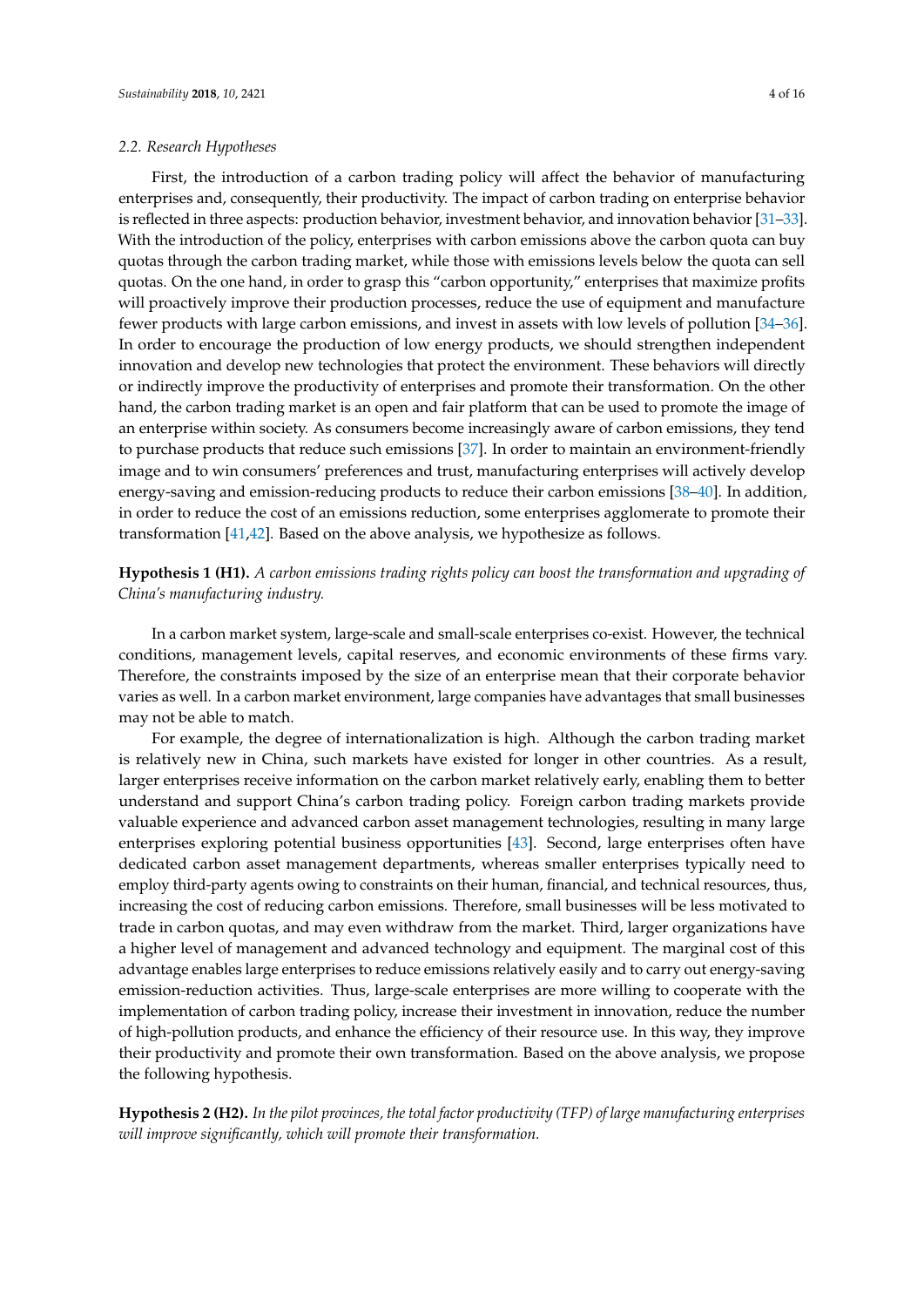According to General Secretary Xi Jinping, "State-owned enterprises are the backbone of national economic development and the pillars of socialism with Chinese characteristics." The capital of state-owned enterprises is controlled by the state and, thus, their behavior is restricted by the government. Therefore, given the government's goals of saving energy, reducing emissions, mitigating the effects of climate change, and sustainable development, state-owned enterprises will play a leading role in responding positively to the implementation of the carbon trading policy in order to meet the dual political and economic needs. The example set by state-owned enterprises will also encourage private enterprises to join the carbon trading market, which will increase activity in the market. Furthermore, the management teams of state-owned enterprises are highly educated, have a strong awareness of environmental protection, have a long-term vision of enterprise development, are not limited to immediate small profits, and realize the inevitable trend of low-carbon development. Furthermore, their role as a "backbone" of the economy and their high levels of carbon emissions mean that state-owned enterprises are under greater pressure to reduce their carbon emissions. Therefore, state-owned enterprises should strive for innovation in terms of production technology and, thus, improve their efficiency of resource utilization and productivity. Non-state-owned enterprises exhibit varying levels of management, productivity, economic efficiency, and economic benefits. Therefore, the response of such firms to the carbon trading policy is uneven. Based on this analysis, we propose the following hypothesis.

**Hypothesis 3 (H3).** *In the pilot provinces, the TFP of state-owned manufacturing enterprises will increase significantly.*

# **3. Research and Design**

## *3.1. Sample Selection and Data Sources*

Considering the availability of data, we select 2011–2015 as the sample period. Based on a difference-in-differences model and the exogenous event of the carbon emissions trading rights pilot policy in 2013, manufacturing enterprises in the pilot provinces are set as the experiment group and those in the non-pilot provinces are set as the control group [\[44,](#page-14-17)[45\]](#page-14-18). The carbon trading pilot policy was first incorporated into eight major industries, six of which were manufacturing industries (petroleum, chemical, building materials, iron and steel, non-ferrous metals, and paper. Therefore, we select manufacturing enterprises within these six industries as the research sample. In order to ensure the complete disclosure of enterprise data, we exclude enterprises that lack data and that have a poor financial situation and ST (Special treatment by the Stock Exchange). The final sample comprises 682 A-share-listed manufacturing enterprises, including 192 in the pilot provinces and 490 in the non-pilot provinces, with a total of 2743 observed values. The data are taken from the Wind database, and missing enterprise data are added manually based on firms' annual reports.

#### *3.2. Model Setting and Variable Definition*

#### 3.2.1. Model of TFP

TFP reflects the effective use of production factors, and is an objective index used to measure enterprise status upgrades. There are three general approaches to measuring TFP: the parametric methods, semi-parametric method, and non-parametric method [\[46\]](#page-14-19). Given the availability of data, we select the parameter method to measure TFP, using the calculation method for the Solow residual value. Solow proposed the classic production function model,  $Y_{it} = A_{it}K_{it}^{\alpha}L_{it}^{\beta}$ , where  $Y_{it}$  represents total output, A*it* is TFP, K*it* denotes capital, and L*it* is the labor input. Then, we take the natural logarithm of both sides of the equation of the model:

$$
lnY_{it} = lnA_{it} + \alpha lnK_{it} + \beta lnL_{it} + \varepsilon_{it}.
$$
\n(1)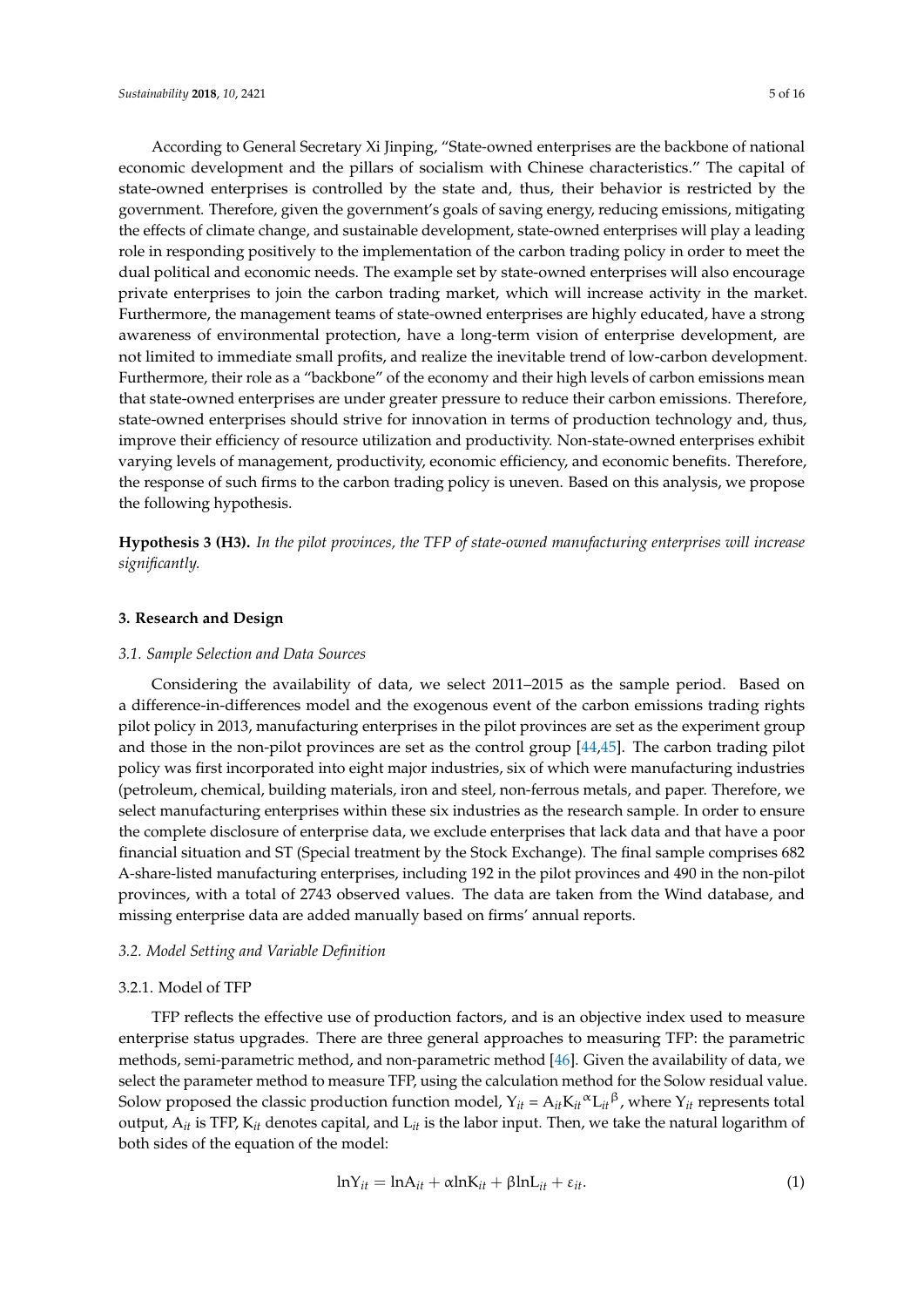Thus, the function expressing the Solow residual value is

$$
\varphi = \ln A_{it} = \ln Y_{it} - \alpha \ln K_{it} - \beta \ln L_{it}, \qquad (2)
$$

where  $\varphi$  is the total factor productivity (TFP). That is the total measure of the contribution of other factors other than capital and labor to economic growth, which is usually expressed by economists as the contribution rate of technological progress to economic growth. This estimation accords with the measurement requirements of this paper on the index of enterprise transformation and upgrading. This estimate can be estimated with the aid of OLS.

## 3.2.2. Empirical Model

According to the research hypothesis, a difference-in-differences model is established, which is divided into an experiment group and a control group based on time and region, to test the hypotheses. By using the externality of explanatory variables, the difference-in-differences model can control the unobservable individual heterogeneity between samples and the influence of total factors over time. Therefore, it generates an unbiased estimate of the policy effect [\[47\]](#page-14-20). The model is given as follows:

$$
TFP_{it} = \alpha_1 + \alpha_2 Treated + \alpha_3 Period + \alpha_4 Treated * Period + \alpha_5 Reg + \alpha_6 Ind + \alpha_7 Size + \alpha_8 Age + \alpha_9 Growth + \alpha_{10} Gov + \mu.
$$
\n(3)

In the model (Formula (3)), the dependent variable TFP represents the total factor productivity of the enterprise, obtained using an OLS regression according to the above Formula (2) (that is  $\varphi$  in Formula (2)); the independent variables include the treated provincial and municipal variables of carbon emissions trading rights and the period. The term Treated \* Period indicates the interaction of the two independent variables.

We test whether the productivity of the experiment group (manufacturing enterprises in the pilot provinces) increased compared with that of the pre-pilot control group (manufacturing enterprises in non-pilot provinces) as a result of the carbon trading pilot policy. In order to test whether carbon emissions trading rights are suitable for the transformation and development of manufacturing enterprises, the control variables include regional variables, industry variables, enterprise size, enterprise age, growth, and government subsidy. Then, *µ* is a random error term. The specific meaning of the relevant variable is explained in detail in the next section.

# 3.2.3. Definition of Variables

# (a) Explained Variable

The explain variable is the TFP of enterprises. In order to measure the TFP, we consider factors such as the availability of data, and use Solow residuals to express the total factor production interest rate. In this model, the main business income represents the output *Y*, net fixed assets represent the capital input *K*, and the employment scale represents the labor input *L*. The data are all from the enterprise Wind database and related to enterprise annual reports. The TFP is estimated using an OLS regression with Stata13.

# (b) Explanatory Variables

*The carbon emissions trading rights of the provincial and municipal variables group (Treated).* Manufacturing companies in Beijing, Tianjin, Shanghai, Hubei, Chongqing, and Guangdong were set to one, while those in the non-pilot provinces were set to zero, according to the carbon trading rights pilot policy. In order to test hypotheses H2 and H3, the manufacturing enterprises in the pilot provinces are screened out. Based on ownership, state-owned enterprises are defined as one, non-state-owned enterprises are defined as two. Based on the scale of enterprises, large-scale enterprises are defined as one, and small-scale enterprises are defined as two, where the scale is compared to the median of an industry.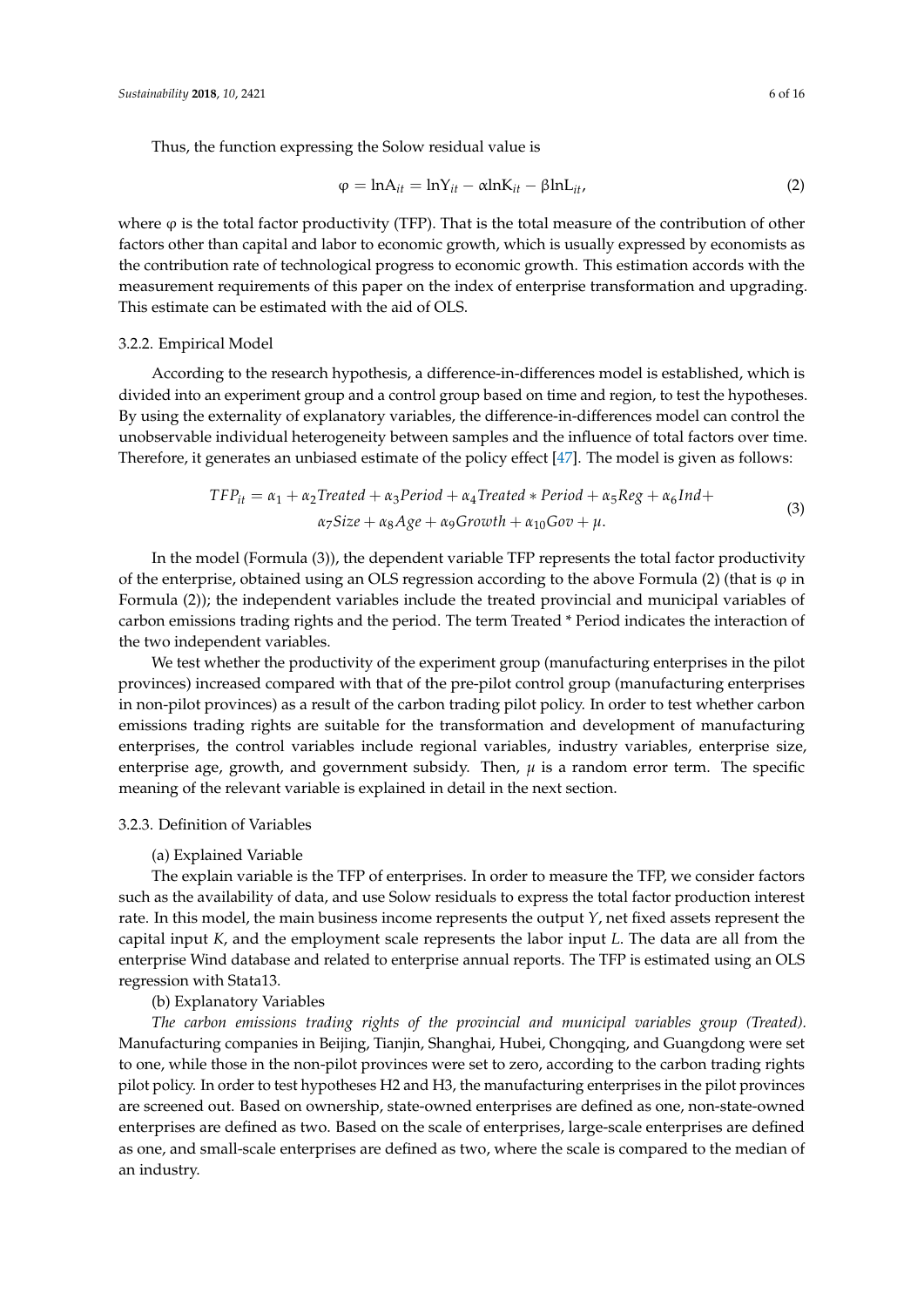*The period.* The carbon trading policy sets 2013–2015 as the pilot period. Thus, we define 2013–2015 as the pilot period (value of one), and 2011–2012 as the pre-pilot period (value of zero).

*Independent variable interaction term (Treated*  $\times$  *Period).* The regression coefficient is the main difference-in-differences observation. This variable is used to test whether the productivity of the experiment group (manufacturing enterprises in the pilot provinces) increased compared with that of the control group (manufacturing enterprises of the non-pilot provinces) after the carbon trading right pilot in order to test the effect of the policy.

(c) Control Variable

In the model regression, we need to control for variables that are closely related to the productivity of an enterprise. The following six variables are selected as control variables. The geographical location of enterprises affects the human resources available, market competitiveness, and so on, and thus the productivity of enterprises [\[48\]](#page-15-0). Therefore, we control for the regional variable. The industry variable is limited by different industries, and the development mode and direction of enterprises are also different. Thus, the productivity of enterprises will vary. As an extremely important dominant characteristic of the enterprise, enterprise behavior is greatly restricted by the size of the enterprise [\[49\]](#page-15-1). In general, the larger an enterprise is, the more able it is to support R&D in energy-saving and emission-reduction technologies. Growth reflects the growth ability of an enterprise. The stronger this ability is, the more an enterprise can adapt to changes in the external environment, such as the market and government policy, to ensure steady and sustained growth. As a basic characteristic of an enterprise, age is an important variable that affects the productivity of enterprises. The variables are defined in Table [1.](#page-6-0)

<span id="page-6-0"></span>

|                      | Variable                | <b>Variable Definition</b>                                                                                                                                                                                             |
|----------------------|-------------------------|------------------------------------------------------------------------------------------------------------------------------------------------------------------------------------------------------------------------|
| Explained variable   | TFP                     | Enterprise productivity                                                                                                                                                                                                |
| Explanatory variable | Treated                 | The manufacturing enterprises in the experiment group are.<br>defined as one; those in the control group are defined as zero.                                                                                          |
|                      | Period                  | Carbon emissions trading policy is defined as one for the year<br>of the pilot period 2013–2015, and zero otherwise (2010–2012)                                                                                        |
|                      | Treated $\times$ Period | The interaction term of above two indices                                                                                                                                                                              |
| Controlled variable  | Reg                     | Regional variable, set to one for Beijing, and zero for<br>other regions                                                                                                                                               |
|                      | Ind                     | Industry variable, taking the chemical industry as the<br>reference group (value one), and zero otherwise                                                                                                              |
|                      | <b>Size</b>             | Enterprise size $=$ logarithm of total assets                                                                                                                                                                          |
|                      | Age                     | Logarithm of listing age of enterprises                                                                                                                                                                                |
|                      | Growth                  | Growth of companies = growth rate of main business income<br>$=$ (main business income in the current period $-$ main<br>business income in the previous period) $\div$ main business<br>income in the previous period |

#### **Table 1.** Selection and Definition of Indicators.

#### **4. Empirical Results and Analysis**

#### *4.1. Descriptive Statistics*

Table [2](#page-7-0) shows the statistical results of the total sample. The results show that the productivity levels of the experiment group and the control group are quite different. The average productivity of the enterprises in the pilot provinces and cities is significantly higher than that in the non-pilot provinces and cities. Enterprises with high production efficiency gather in the pilot production area, resulting in high pollution. Thus, the carbon trading pilot must be implemented in these provinces and cities. Table [3](#page-7-1) shows the descriptive statistics for each variable before and after the carbon emissions trading rights pilot. By comparing the data of the variables before and after the pilot, it is clear that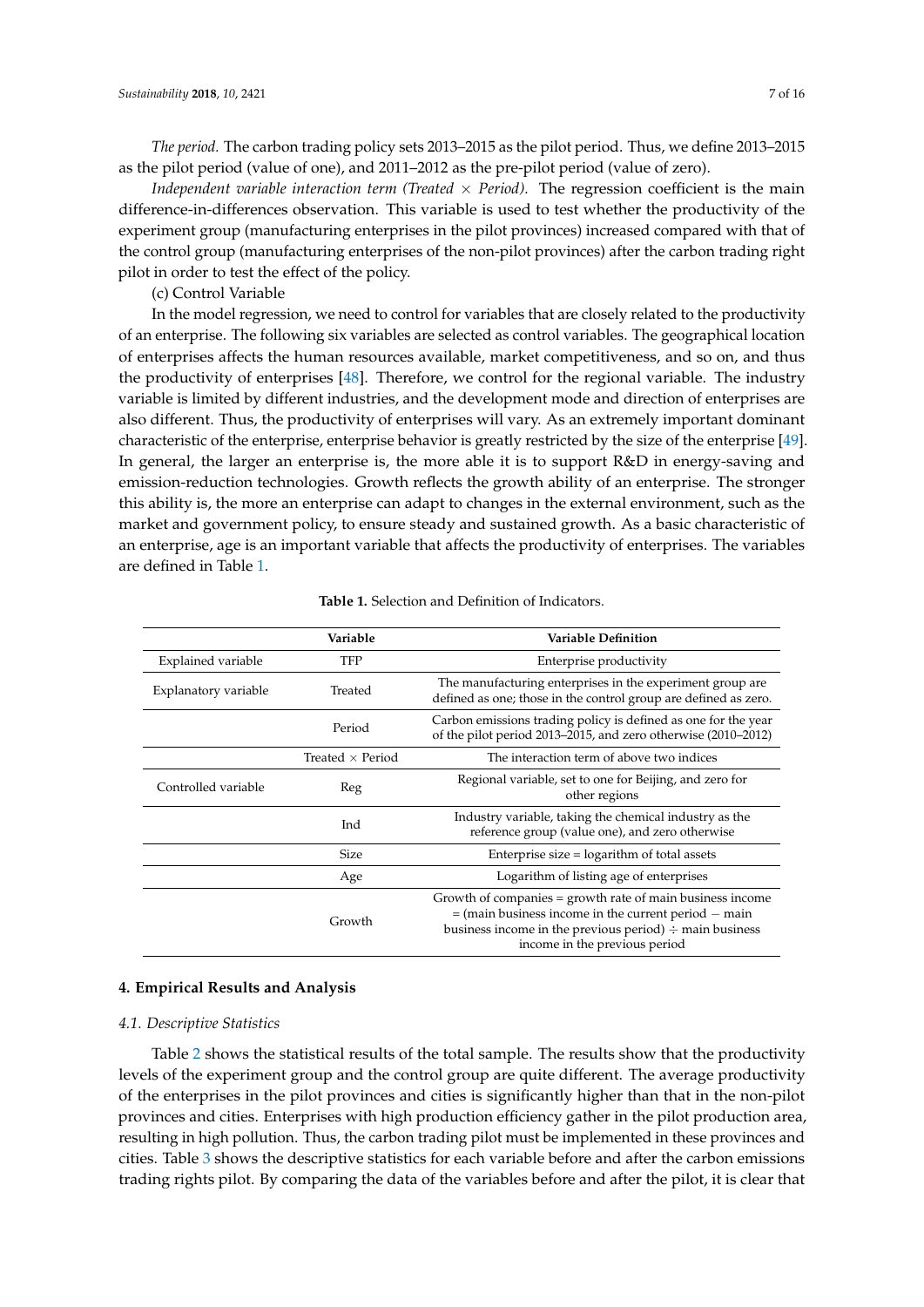the productivity of manufacturing enterprises after the pilot has declined. In addition, the average values of the experiment group and the control group are significantly negative (0.416%) after the experiment, indicating that the productivity of the experiment group decreased significantly compared with the control group, which is contrary to the above hypothesis. Therefore, we rely on the subsequent empirical results to re-position the relationship between carbon trading rights and the transformation and upgrading of manufacturing enterprises in order to evaluate the policy effect objectively and scientifically. In addition, we can see from Table [3](#page-7-1) that there are significant differences in the medians of company size and company age between the two groups, before and after the pilot, and that there are also significant differences between the company growth indicators and the government subsidy index after the pilot. Therefore, these variables are controlled in the subsequent empirical regression.

<span id="page-7-0"></span>

| Variable    | Obs  | Mean       | Std. Dev. | Min      | Max   |
|-------------|------|------------|-----------|----------|-------|
| <b>TFP</b>  | 2743 | $-0.00139$ | 1.151     | $-5.729$ | 3.967 |
| Treated     | 2743 | 0.287      | 0.452     | $\Omega$ |       |
| Period      | 2743 | 0.643      | 0.479     | 0        | 1     |
| <b>Size</b> | 2743 | 12.54      | 1.512     | 9.160    | 18.79 |
| Age         | 2743 | 2.645      | 0.373     | 0.693    | 4.025 |
| Growth      | 2743 | 0.692      | 13.25     | $-0.967$ | 539.6 |

**Table 2.** Full Sample Descriptive Statistics.

| <b>Table 3.</b> Descriptive Subgroup Statistics before and after Carbon Trading Rights Pilot. |  |  |
|-----------------------------------------------------------------------------------------------|--|--|
|-----------------------------------------------------------------------------------------------|--|--|

<span id="page-7-1"></span>

|             |                         |                         |                              | <b>Before Pilot Carbon Trading</b> |                      |                              |                 |             |
|-------------|-------------------------|-------------------------|------------------------------|------------------------------------|----------------------|------------------------------|-----------------|-------------|
|             | <b>Experiment Group</b> |                         |                              |                                    | <b>Control Group</b> |                              | Meandiff        | Mediandiff  |
| Variable    | Mean                    | Median                  | <b>Standard</b><br>Deviation | Mean                               | Median               | Standard<br>Deviation        |                 | (Chi2)      |
| TFP         | 0.313                   | 0.412                   | 1.121                        | $-0.131$                           | 0.082                | 1.212                        | $-0.444$<br>*** | 12.487 ***  |
| <b>Size</b> | 12.58                   | 12.21                   | 1.837                        | 12.54                              | 12.45                | 1.331                        | $-0.035$        | $8.743$ *** |
| Age         | 2.576                   | 2.639                   | 0.468                        | 2.553                              | 2.565                | 0.320                        | $-0.023$        | $3.532*$    |
| Growth      | 0.391                   | 0.150                   | 3.317                        | 1.191                              | 0.143                | 20.844                       | 0.800           | 0.130       |
|             |                         |                         |                              | <b>After Pilot Carbon Trading</b>  |                      |                              |                 |             |
|             |                         | <b>Experiment Group</b> |                              |                                    | <b>Control Group</b> |                              | Meandiff        | Mediandiff  |
| Variable    | Mean                    | Median                  | Standard<br>Deviation        | Mean                               | Median               | Standard<br><b>Deviation</b> |                 | (Chi2)      |
| <b>TFP</b>  | 0.290                   | 0.279                   | 1.065                        | $-0.126$                           | 0.026                | 1.115                        | $-0.416$<br>*** | 26.225 ***  |
| <b>Size</b> | 12.54                   | 12.15                   | 1.831                        | 12.53                              | 12.47                | 1.381                        | $-0.014$        | $11.717***$ |
| Age         | 2.698                   | 2.773                   | 0.439                        | 2.691                              | 2.708                | 0.335                        | $-0.007$        | $5.268**$   |
| Growth      | 0.958                   | 0.107                   | 15.945                       | 0.355                              | 0.055                | 5.459                        | $-0.602$        | 31.833 ***  |

Note: \*\*\*, \*\*, and \* represent significance at the 1%, 5%, and 10% levels, respectively. Meandiff is the difference between the mean values of the two groups, and Mediandiff is the chi squared value.

# *4.2. The Correlation Coefficient*

Table [4](#page-8-0) reports the phase relationship between the variables as an indicator. The correlation coefficient is far less than the variables in the table (0.5), and the variance inflation factor (VIF) is much less than 10. Thus, a multiple collinearity problem is not obvious.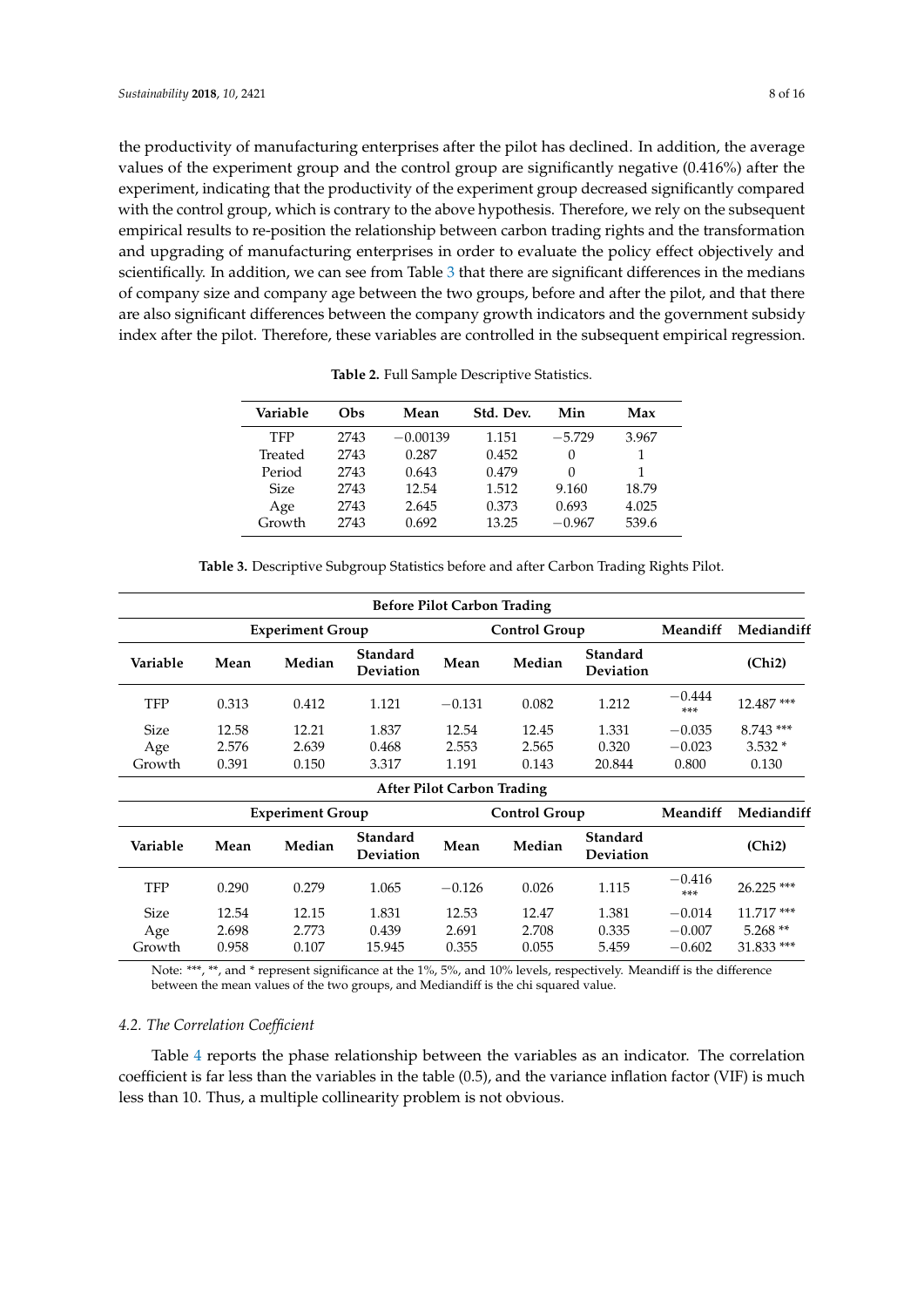<span id="page-8-0"></span>

|        | $(Obs = 2743)$ |        |           |        |        |        |  |
|--------|----------------|--------|-----------|--------|--------|--------|--|
|        | Res            | Pro    | Period    | lnsize | lnage  | Growth |  |
| res    |                |        |           |        |        |        |  |
| Pro    | 0.169          |        |           |        |        |        |  |
| Period | $-0.0037$      | 0.0296 |           |        |        |        |  |
| lnsize | 0.176          | 0.0063 | $-0.0054$ |        |        |        |  |
| lnage  | $-0.110$       | 0.0202 | 0.171     | 0.0855 |        |        |  |
| Growth | 0.0346         | 0.0037 | $-0.0160$ | 0.0269 | 0.0582 |        |  |
|        |                |        |           |        |        |        |  |

**Table 4.** Correlation Coefficient Table.

# *4.3. Regression Analysis*

# 4.3.1. Total Sample Regression Analysis

Table [5](#page-9-0) reports the total sample (sample of all manufacturing enterprises in pilot industries) regression results, which are mainly used to observe the productivity changes of manufacturing enterprises before and after the carbon emissions trading rights pilot in order to test whether the policy can transform the manufacturing industry. Therefore, we focus on the coefficient of Treated  $\times$ Period, which reflects the change in productivity of manufacturing enterprises in the pilot provinces as a result of carbon trading policy. According to hypothesis H1, the expected symbol is positive. A simplified model without a control variable is reported in Table [5](#page-9-0) (1). A model with firm size, firm age, and enterprise growth as control variables is reported in (2). Regional variables are added to the above three control variables in (3) in order to control the local fixed effect, which does not change over time.

We add the regional variable and the industry variable at the same time in (4). For the sake of simplicity, the regression coefficients of the two variables are not shown in (3) and (4).

From the results of the full sample regression, we can see that the interaction item, with or without control variables, is positive, but not statistically significant, which indicates that carbon trading rights have a weak effect on enterprise productivity. The "Porter hypothesis" states that the implementation of carbon emission trading rights cannot coordinate with the development of the manufacturing industry in order to achieve win–win development of enterprise production efficiency, social energy saving, and emissions reduction (i.e., (1) is not established). Period indicates the possible impact of other events in the same period after the pilot on enterprise productivity. The regression coefficients after adding the time variables and industry variables are not significant, but both are negative. This is consistent with the descriptive statistics in Table [3.](#page-7-1) This further explains why the carbon emissions trading rights pilot policy does not show the Porter effect. Considering the reality in China, the result is unexpected, but reasonable. The pilot period of the carbon trading policy is short, and the Porter effect, which forces enterprises to carry out technological innovation and reduce emissions production, is not apparent in the short term. In addition, not all enterprises can consciously carry out technological reform and low-carbon production under the pressure of carbon trading policies. If the carbon quota transaction price is long below the input cost of technological innovation in low-carbon production, some enterprises will choose to pay extra for quotas or carry out a pollution transfer. Therefore, it is impossible to realize the Porter effect for environmental regulation on enterprise productivity.

Other control variables have a significant relationship with the productivity index. There is a significant positive correlation between size and productivity at the 1% level, which indicates that an expansion of firm size means an increase in productivity, which is in line with the scale effect. There is a significant negative correlation between age and productivity at the 1% level, which may be due to the lack of new internal management in older companies. Thus, enterprises should consider their management structure, mode of production, and management concept, because the growth of enterprises is significantly positively related to productivity. This shows that the higher the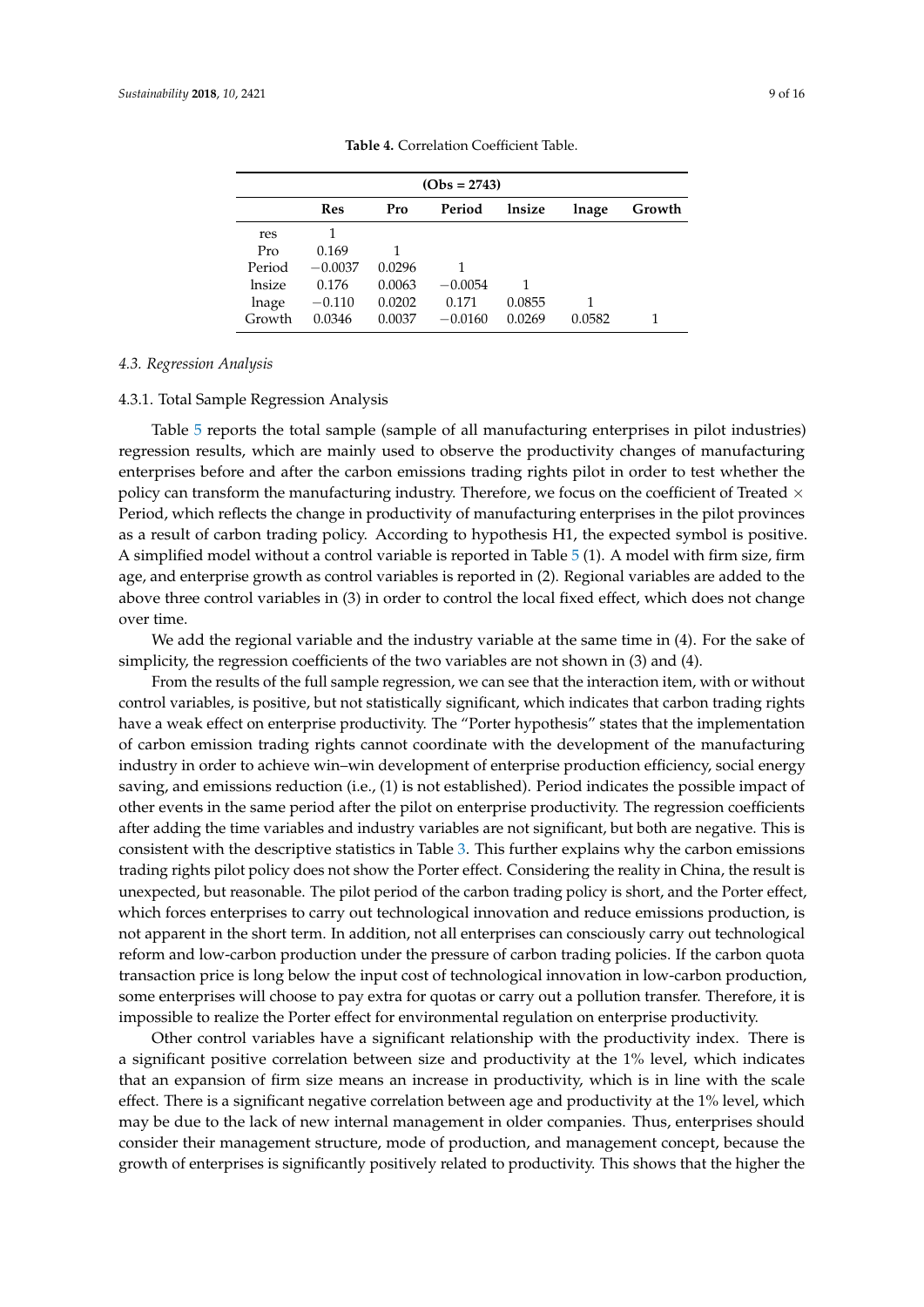|                | (1)         | (2)          | (3)          | (4)          |
|----------------|-------------|--------------|--------------|--------------|
|                | TFP         | TFP          | TFP          | <b>TFP</b>   |
| Treated        | $0.416$ *** | $0.423$ ***  | $-0.468*$    | $-0.555**$   |
|                | (4.97)      | (5.48)       | $(-1.77)$    | $(-2.05)$    |
| Period         | $-0.027$    | 0.034        | $-0.018$     | $-0.035$     |
|                | $(-0.48)$   | (0.62)       | $(-0.33)$    | $(-0.66)$    |
| Treated*Period | 0.021       | 0.013        | 0.064        | 0.065        |
|                | (0.21)      | (0.14)       | (0.69)       | (0.70)       |
| Size           |             | $0.141$ ***  | $0.146$ ***  | $0.173$ ***  |
|                |             | (9.82)       | (9.58)       | (11.16)      |
| Age            |             | $-0.413$ *** | $-0.315$ *** | $-0.289$ *** |
|                |             | $(-8.25)$    | $(-6.11)$    | $(-5.70)$    |
| Growth         |             | 0.003        | $0.004$ **   | $0.004*$     |
|                |             | (1.60)       | (2.03)       | (1.91)       |
| cons           | $-0.108**$  | $-0.831$ *** | 0.007        | $-0.403$     |
|                | $(-2.37)$   | $(-4.12)$    | (0.02)       | $(-1.30)$    |
| N              | 2743        | 2743         | 2743         | 2743         |
| $r2_a$         | 0.028       | 0.075        | 0.120        | 0.151        |
| $\mathbf{F}$   | 28.581      | 41.718       | 11.787       | 13.174       |

<span id="page-9-0"></span>growth ability, the higher the productivity is of the firm, which indicates that the healthy operation of an enterprise directly affects its productivity.

**Table 5.** Total Sample Regression.

*t*-statistics are shown in parentheses; \*  $p < 0.10$ , \*\*  $p < 0.05$ , \*\*\*  $p < 0.01$ .

# 4.3.2. Subsample Regression Analysis

According to hypotheses H2 and H3, the overall sample is further divided into two groups of subsamples, based on the size of the enterprise and the nature of the enterprise. Table  $6(1)$  $6(1)$ –(3) shows the subsample regressions by firm size. The size of the division is based on the median of their respective industries, where values above the median are large enterprises (defined as one), and zero otherwise. From these three columns, we can see that the interaction coefficient is negative, but not significant. Assumption 2 does not hold, which indicates that the carbon trading pilot policy has not improved the productivity of large-scale manufacturing enterprises; that is, it has failed to promote the transformation and upgrading of large-scale enterprises. The pilot period of the carbon trading policy is only three years, and the government is likely to require that enterprises, especially large enterprises, in the industry join the carbon trading system to assume corporate social responsibility for the goal of energy saving and emission reduction. According to the annual report on China's policies and actions to deal with climate change, by the end of August 2015, the cumulative local quota for trading seven carbon emissions trading units in China was about 40.24 million tons, with a turnover of about 1.2 billion yuan. Furthermore, the cumulative auction quota was about 16.64 million tons. Here, the turnover was about 800 million yuan, and the compliance rate of the pilot provinces reached 96% and 98% in 2014 and 2015, respectively. Thus, the carbon trading pilot has had an effect [\[50\]](#page-15-2). However, in order to achieve emission reductions in a shorter period, some enterprises with less developed technological means may adopt other methods, such as reducing production or purchasing quotas separately, owing to the high cost and long cycle of technological transformation of emission reductions. These will have a negative impact on the productivity of enterprises. In addition, carbon trading forced companies to undertake long-term clean technology transformation, but this failed to materialize in short pilot period.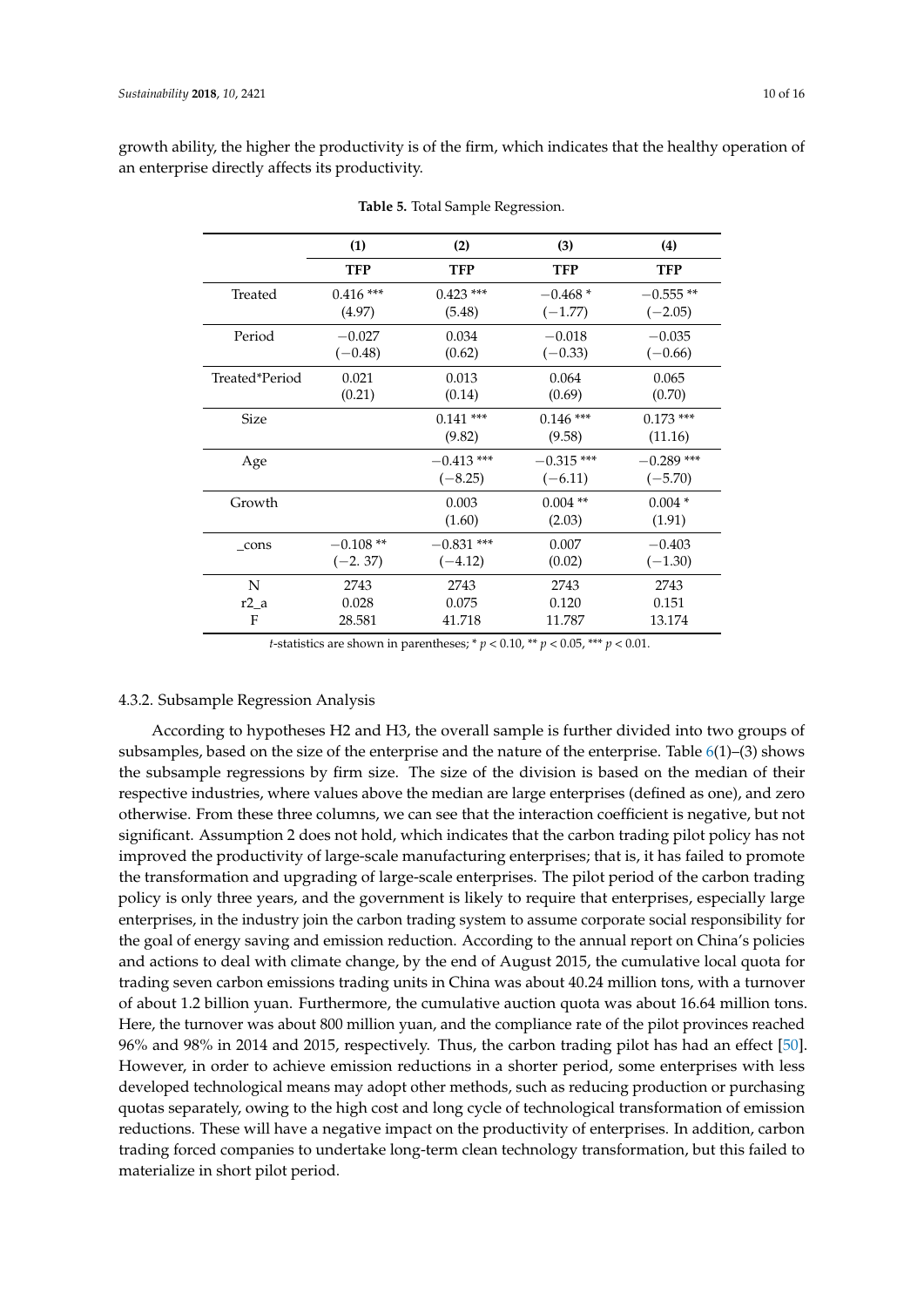<span id="page-10-0"></span>

|                | (1)        | (2)                       | (3)                   | (4)        | (5)                       | (6)                    |
|----------------|------------|---------------------------|-----------------------|------------|---------------------------|------------------------|
|                | Size TFP   | Size TFP                  | Size TFP              | Soe TFP    | Soe TFP                   | Soe TFP                |
| Treated        | $0.334$ ** | 0.077                     | 0.104                 | $0.321$ ** | $-0.065$                  | $-0.126$               |
|                | (2.52)     | (0.49)                    | (0.65)                | (2.25)     | $(-0.43)$                 | $(-0.82)$              |
| Period         | 0.074      | 0.089                     | 0.098                 | 0.129      | 0.135                     | 0.136                  |
|                | (0.72)     | (0.88)                    | (0.94)                | (1.36)     | (1.42)                    | (1.45)                 |
| Treated*Period | $-0.094$   | $-0.094$                  | $-0.130$              | $-0.352*$  | $-0.320*$                 | $-0.351**$             |
|                | $(-0.58)$  | $(-0.60)$                 | $(-0.83)$             | $(-1.93)$  | $(-1.85)$                 | $(-2.06)$              |
| <b>Size</b>    |            | $0.103$ ***<br>(3.52)     | $0.081**$<br>(2.50)   |            | $0.145***$<br>(5.56)      | $0.130***$<br>(4.75)   |
| Age            |            | $-0.281$ ***<br>$(-3.81)$ | $-0.125$<br>$(-1.56)$ |            | $-0.299$ ***<br>$(-4.24)$ | $-0.131*$<br>$(-1.75)$ |
| Growth         |            | $0.005$ ***<br>(2.67)     | $0.005$ ***<br>(2.62) |            | $0.005$ **<br>(2.52)      | $0.005$ **<br>(2.54)   |
| cons           | $-0.178**$ | $-0.610$                  | $-0.441$              | $-0.114$   | $-1.028$ ***              | $-0.891**$             |
|                | $(-2.04)$  | $(-1.47)$                 | $(-1.01)$             | $(-1.39)$  | $(-2.99)$                 | $(-2.55)$              |
| N              | 787        | 787                       | 787                   | 787        | 787                       | 787                    |
| $r2_a$         | 0.013      | 0.048                     | 0.077                 | 0.003      | 0.061                     | 0.097                  |
| F              | 4.380      | 9.471                     | 6.330                 | 1.729      | 10.122                    | 7.030                  |

**Table 6.** Subsample Regression.

*t*-statistics are shown in parentheses; \*  $p < 0.10$ , \*\*  $p < 0.05$ , \*\*\*  $p < 0.01$ .

Table [6](#page-10-0) is a subsample regression based on the nature of enterprise ownership. The interaction items are significantly negative, which is contrary to hypothesis 3, which indicates that the pilot policy reduces the productivity of state-owned enterprises. Here, state-owned enterprises must take the lead in the environment of the carbon emission trading right policy. In order to achieve the emission-reduction target, enterprises need to sacrifice capital for low-carbon development and emission-reduction technology transformation, which has a temporary impact on their productivity. Secondly, if an enterprise fails to carry out an effective and reasonable plan, when the emission reduction policy is carried out, it will be overwhelmed, thus having a negative impact on enterprise transformation. In addition, the starting point of the carbon trading right policy itself is to achieve China's 2020 carbon emissions reduction target. However, companies are profit maximizers, and so if emission-reduction policies affect their interests, it may result in "bad money driving out the good." Therefore, the carbon trading rights policy formulation needs further reform. The symbols and Therefore, the carbon trading rights policy formulation needs further reform. The symbols and significance of the coefficients of the control variables in Table 6 are largely consistent with the results significance of the coefficients of the control variables in Table 6 [ar](#page-10-0)e largely consistent with the results of the overall sample regression. To more intuitively reflect all of the above assumptions and regression results, the schematic diagram of the influence mechanism of carbon emission trading pilot policy on manufacturing enterprises in pilot regions is shown in Figure [1.](#page-10-1) The coefficients reported in the graph are the regression coefficients of (4) column in Table [5](#page-9-0) and (3), (6) column interaction item in Table [6.](#page-10-0) if emission-reduction policies affect their interests, it may result in "bad money driving out the good." returns enterprises in prot regions is shown in Figure 1. The coefficients reported in the

<span id="page-10-1"></span>

**Figure 1.** Effect of carbon emissions trading pilot on production rate of manufacturing enterprises in **Figure 1.** Effect of carbon emissions trading pilot on production rate of manufacturing enterprises in pilot regions.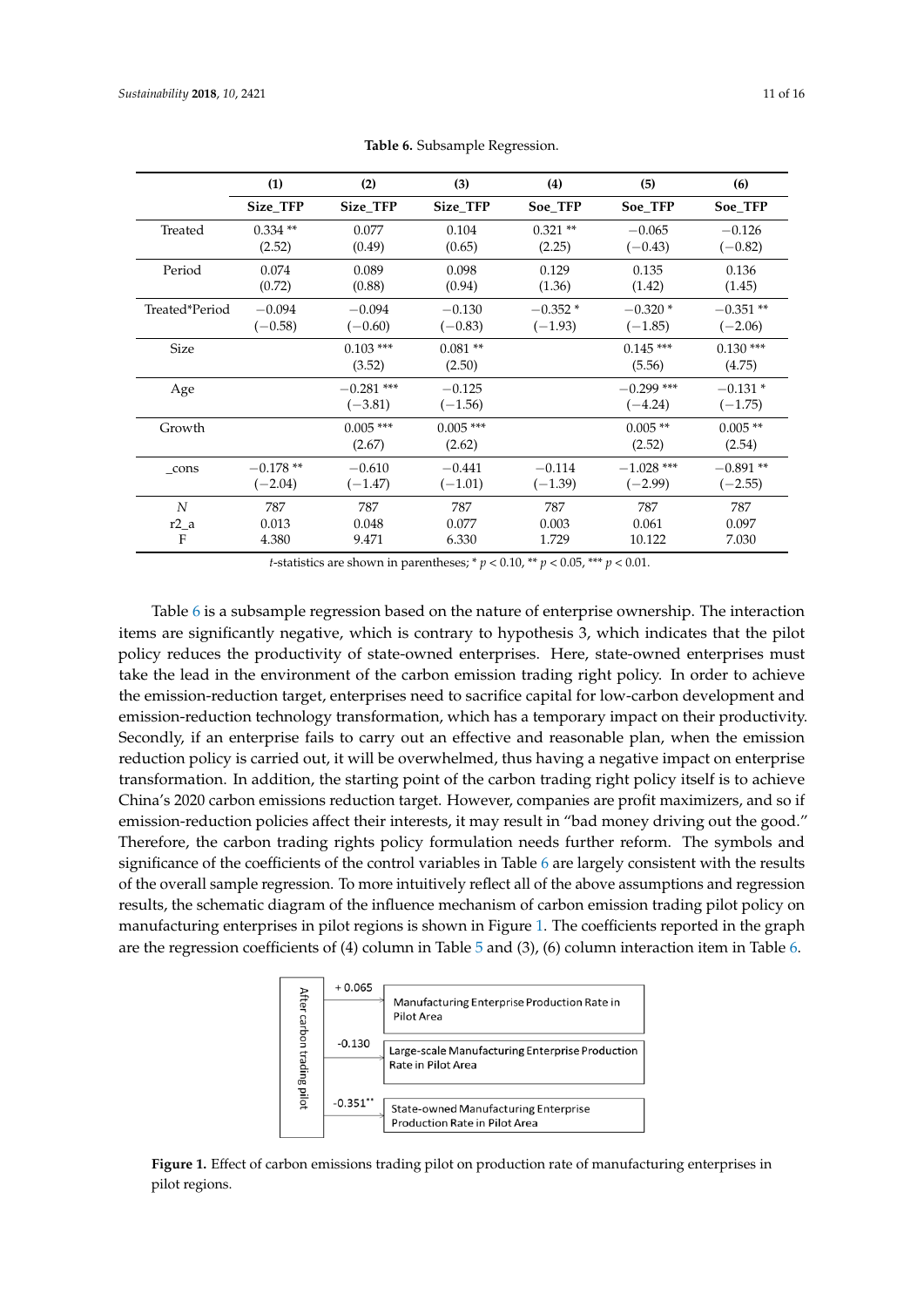#### *4.4. Robustness Test*

In order to ensure the robustness of our results, a placebo test [\[51\]](#page-15-3) was carried out using a difference-in-differences test to determine whether the change in productivity was due to the carbon trading policy, or whether productivity was decreasing before the implementation of the policy. A sample of firms for the period 2010–2012 were selected to test the robustness of the model, assuming that 2011 was the start of the pilot (see Table [7\)](#page-11-0). Table [7](#page-11-0) reports the regression results with the addition of regional and industry variables, in which column (1) is the full sample regression, column (2) is the subsample regression result by scale, and column (3) is the subsample regression by ownership. The symbols and significance of the interaction item are inconsistent with the regression results above. Therefore, the results are robust.

<span id="page-11-0"></span>

|                | (1)          | (2)         | (3)         |
|----------------|--------------|-------------|-------------|
|                | TFP          | TFP         | <b>TFP</b>  |
| Treated*Period | $0.378$ ***  | 0.023       | 0.113       |
|                | (3.17)       | (0.12)      | (0.55)      |
| Size           | $0.221$ ***  | $0.165**$   | $0.243$ *** |
|                | (7.51)       | (2.50)      | (4.33)      |
| Age            | $-0.444$ *** | $-0.208*$   | $-0.177*$   |
|                | $(-6.23)$    | $(-1.96)$   | $(-1.77)$   |
| Growth         | $0.003$ **   | $0.070$ *** | $0.066$ *** |
|                | (1.96)       | (6.38)      | (6.59)      |
| cons           | $-0.846**$   | $-0.721$    | $-1.446**$  |
|                | $(-2.56)$    | $(-1.06)$   | $(-2.52)$   |
| N              | 1285         | 340         | 340         |
| $r2_a$         | 0.191        | 0.135       | 0.155       |
| F              | 8.928        | 6.937       | 8.161       |

**Table 7.** Robust Regression Results.

*t*-statistics are shown in parentheses; \* *p* < 0.10, \*\* *p* < 0.05, \*\*\* *p* < 0.01.

# **5. Conclusions and Discussion**

From an enterprise behavior perspective, this study used a difference-in-differences model to examine whether the pilot carbon trading rights policy can boost the transformation of manufacturing enterprises and realize the Porter effect. The subsample regression results according to size show that the interaction term coefficient (Treated  $\times$  Period) is negative, indicating that the carbon trading pilot policy does not increase the productivity of large-scale manufacturing enterprises. According to the subsample regression results based on ownership, the interaction term coefficient (Treated  $\times$  Period) is significant and negative, indicating that the pilot policy reduced the productivity of the state-owned enterprises, and verifies the "compliance cost hypothesis." It must be acknowledged that the sample time span of this paper is only five years, and it is impossible to examine the impact of carbon trading rights on the productivity of enterprises in the long run. Therefore, the empirical results will inevitably produce errors, which should be paid attention to and improved in the future.

The introduction of a policy is a significant event. The best effect of an environmental policy is to achieve coordinated economic, social, and environmental development, but the carbon trading pilot has yet to achieve this effect. Therefore, the carbon trading policy has drawbacks or areas for improvement. Because of the high uncertainty in the carbon market, its establishment will take time [\[52\]](#page-15-4), which needs to be explored and improved on by researchers. Thus, based on our results, we propose feasible suggestions on the formulation and implementation of a carbon emissions trading policy from the perspective of the government, enterprises, and society. Such a policy should promote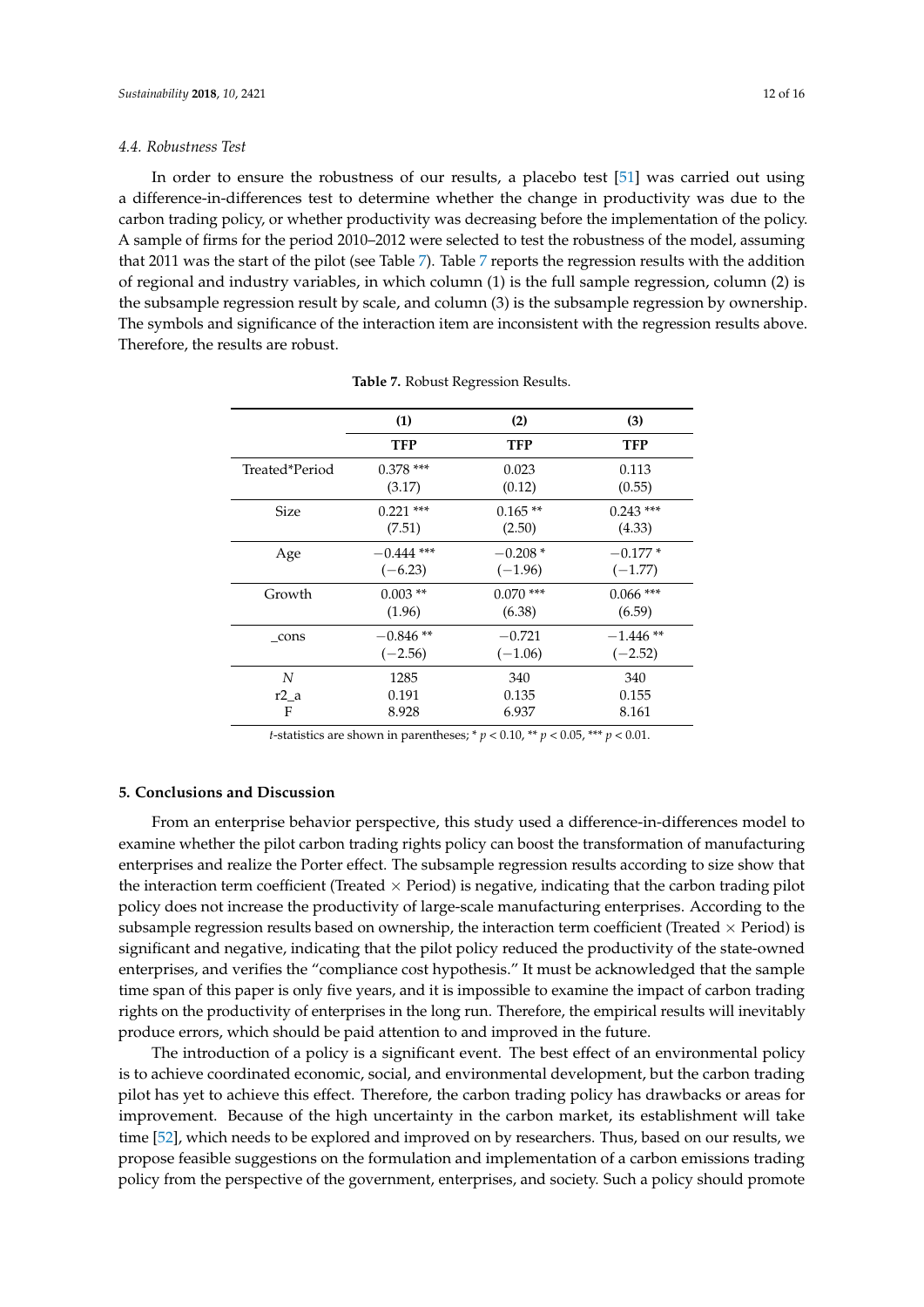carbon trading to better adapt to the development of manufacturing enterprises in China, and promote the green transformation of the manufacturing industry.

First, From the perspective of the government, relevant supporting measures should be set up to improve the carbon emission trading policy, in order to form comprehensive and complete set of carbon trading laws and regulations system. For example, (1) Setting up a special working group scientifically account carbon quotas in view of the industry, region, and even the burden of enterprise ability and other characteristics, in order to guide enterprises implementing their carbon emission reduction work step by step. (2) Establishing rewards and punishment mechanism to arouse the activity of the carbon market: giving a complete set of preferential tax to the enterprises which active implementation of carbon reduction, to reduce the pressure of productivity reduction caused by the environmental cost of carbon emissions in the short term; On the contrary, enterprises that fail to meet the requirements of environmental protection and energy consumption standards should be included in a list to be strictly controlled, so as to avoid the phenomenon of "bad currency driving out good ones". Furthermore, the government should play a macro-guiding role, and strengthen the concept of low-carbon production propaganda. For example, we should give publicity to enterprises that sell carbon quotas through energy saving and emission reduction measures, and enhance their social reputation and popularity through the help of carbon market platform, so as to encourage more enterprises to join the ranks of energy saving and emission reduction. Finally, the government should implement the carbon trading market management mechanism and clearly define the relevant responsibilities to the municipal people's government. For example, increasing budgetary financial support for low-carbon development and enforcing accountability for the use of funds will ensure the efficient use of funds and maintain transparency in carbon trading platforms, both at the central and local levels.

Second, enterprises need to focus on their management, production, and investment decisions to grasp the opportunity of green transformation while meeting the challenge of the carbon trading policy. Enterprises should incorporate the concept of green development throughout the organization; train management teams on low carbon production, mode, and social responsibility; strictly control production; and strive to control pollution. Enterprises with funds and manpower can train carbon asset management teams to evaluate and monitor the carbon emissions of enterprises to control costs under the premise of meeting the performance requirements. In addition, enterprises should persist in green production, green management, developing of clean technology, adjusting their product structure, reducing production of high energy consumption products, and promoting development by innovation. Third, enterprises should consider investment decisions from a long-term perspective, increase R&D investment in energy saving and environmental protection products, reduce the carbon emissions of enterprises, and use innovation to take the lead in the growing carbon market.

Finally, from the point of view of society, each social class should develop its awareness of a low-carbon environment and environmental protection. This will lead to a preference for green products, which will drive firms to produce green products, accelerate emission-reduction targets, improve their economic efficiency, and realize green transformation, innovation, and transformation.

**Author Contributions:** For this research article, Y.D. conceived, designed, and wrote the manuscript. N.L. examined the article and revised the article format. R.G. participated in writing and revising. X.Z. support the technical in the experiments.

**Funding:** This research was funded by Youth Project of the National Natural Science Foundation of China (Grant No. 71603130), and Philosophy and Social Science Research in Colleges and Universities Foundation of Jiangsu Province (Grant No. 2016SJB630018).

**Acknowledgments:** Huiming Zhang gives helpful suggestions in modifying the article. Yuyan Wu and Liangmin Tan contributed to the collection of references and partial translations.

**Conflicts of Interest:** The authors declare no conflict of interest.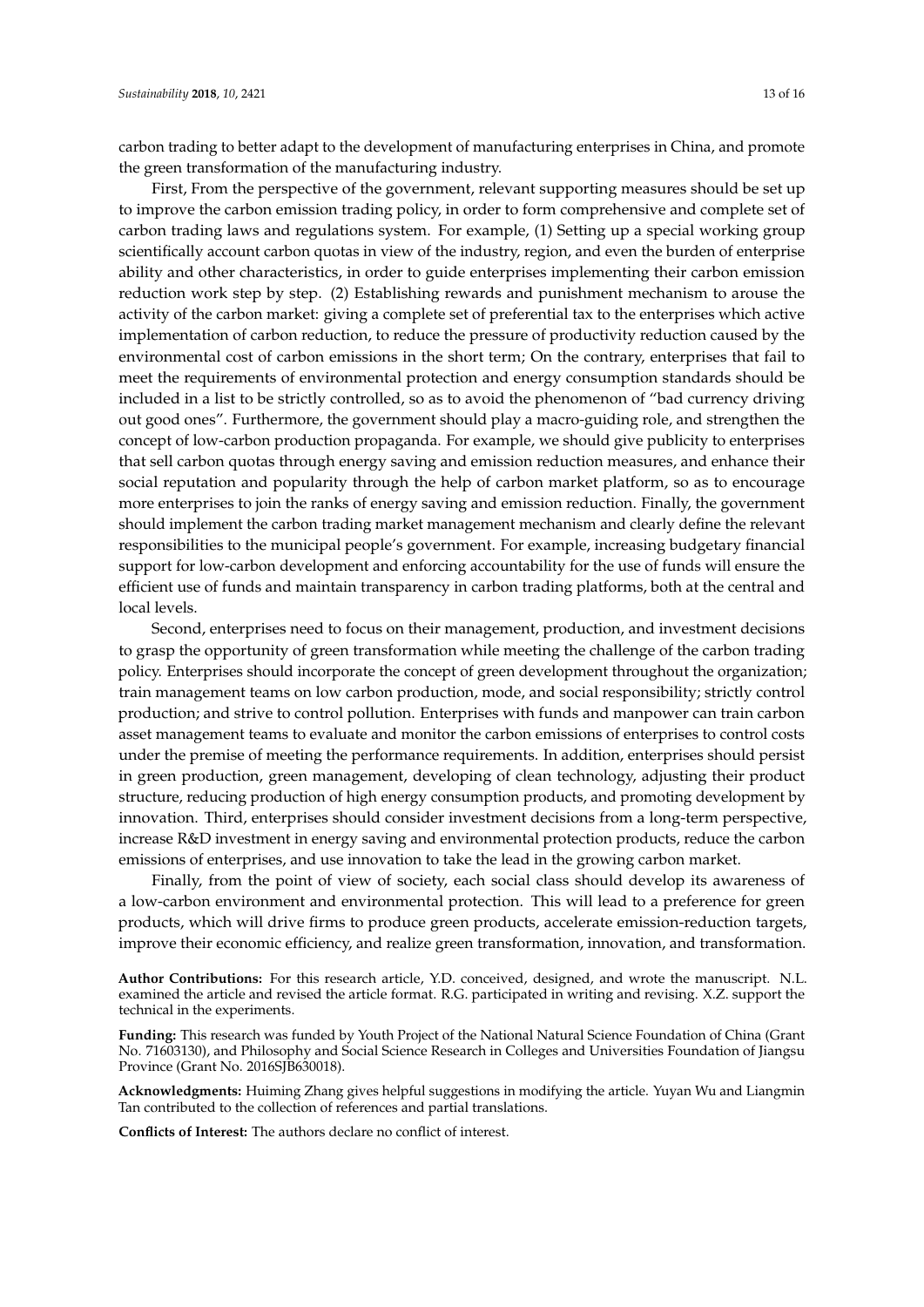# **References**

- <span id="page-13-0"></span>1. Fan, D.; Wang, W.; Liang, P. An analysis of the policy effect of China's carbon trading right Mechanism—An estimate based on difference-in-differences model. *Chin. Environ. Sci.* **2017**, *37*, 2383–2392.
- <span id="page-13-1"></span>2. Martin, R.; Muuls, M.; Wagner, U.J. The impact of the European Union emissions trading scheme on regulated firms: What is the evidence after ten years? *Rev. Environ. Econ. Policy* **2016**, *10*, 129–148. [\[CrossRef\]](http://dx.doi.org/10.1093/reep/rev016)
- <span id="page-13-2"></span>3. Sun, R.; Kuang, D.; Chang, D. The impact of carbon trading on Energy Economic Environment and the calculation of reasonable range of carbon Price. *China's Popul. Resour. Environ.* **2014**, *24*, 82–90.
- <span id="page-13-3"></span>4. Fu, J.; Huang, F. Study on allocation efficiency of CO<sub>2</sub> emission rights between regions in China carbon trading market. *China's Popul. Resour. Environ.* **2016**, *26*, 1–9.
- <span id="page-13-4"></span>5. Oestreich, A.M.; Tsiakas, I. Carbon emissions and stock returns: Evidence from the EU emissions trading scheme. *J. Bank. Financ.* **2015**, *58*, 294–308. [\[CrossRef\]](http://dx.doi.org/10.1016/j.jbankfin.2015.05.005)
- <span id="page-13-5"></span>6. Bebbington, J.; Larrinaga-Gonzalez, C. Carbon trading: Accounting and reporting issues. *Eur. Account. Rev.* **2008**, *17*, 697–717. [\[CrossRef\]](http://dx.doi.org/10.1080/09638180802489162)
- <span id="page-13-6"></span>7. Murray, B.C.; Richard, G.N.; William, A.P. Balancing cost and emissions certainty: An allowance reserve for cap-and-trade. *Rev. Environ. Econ. Policy* **2009**, *3*, 84–103. [\[CrossRef\]](http://dx.doi.org/10.1093/reep/ren016)
- <span id="page-13-7"></span>8. Song, Y.; Liang, D.; Liu, T.; Song, X. How China's current carbon trading policy affects carbon price? An investigation of the Shanghai Emission Trading Scheme pilot. *J. Clean. Prod.* **2018**, *181*, 374–384. [\[CrossRef\]](http://dx.doi.org/10.1016/j.jclepro.2018.01.102)
- <span id="page-13-8"></span>9. Dai, H.; Xie, Y.; Liu, J.; Masui, T. Aligning renewable energy targets with carbon Emissions trading to achieve China's INDCs: A general equilibrium assessment. *Renew. Sustain. Energy Rev.* **2018**, *82*, 4121–4131. [\[CrossRef\]](http://dx.doi.org/10.1016/j.rser.2017.10.061)
- <span id="page-13-9"></span>10. Pan, J. Construction, challenges and Market Development of carbon emissions trading system. *China's Popul. Resour. Environ.* **2016**, *26*, 1–5.
- <span id="page-13-10"></span>11. Andersson, F.N. International trade and carbon emissions: The role of Chinese institutional and policy reforms. *J. Environ. Manag.* **2018**, *205*, 29–39. [\[CrossRef\]](http://dx.doi.org/10.1016/j.jenvman.2017.09.052) [\[PubMed\]](http://www.ncbi.nlm.nih.gov/pubmed/28963876)
- <span id="page-13-11"></span>12. Aarstad, J.; Kvitastein, O.A.; Jakobsen, S.E. Related and unrelated variety as regional drivers of enterprise productivity and innovation: A multilevel study. *Res. Policy* **2016**, *45*, 844–856. [\[CrossRef\]](http://dx.doi.org/10.1016/j.respol.2016.01.013)
- <span id="page-13-12"></span>13. Chen, W.; Shen, Y.; Wang, Y. Evaluation of economic transformation and upgrading of resource-based cities in Shaanxi province based on an improved TOPSIS method. *Sustain. Cities Society* **2018**, *37*, 232–240. [\[CrossRef\]](http://dx.doi.org/10.1016/j.scs.2017.11.019)
- <span id="page-13-13"></span>14. Zhang, C.; Zhou, K.; Yang, S.; Shao, Z. Exploring the transformation and upgrading of China's economy using electricity consumption data: A VAR–VEC based model. *Phys. A Stat. Mech. Appl.* **2017**, *473*, 144–155. [\[CrossRef\]](http://dx.doi.org/10.1016/j.physa.2017.01.004)
- 15. Cheong, T.S.; Wu, Y. The impacts of structural transformation and industrial upgrading on regional inequality in China. *China Econ. Rev.* **2014**, *31*, 339–350. [\[CrossRef\]](http://dx.doi.org/10.1016/j.chieco.2014.09.007)
- <span id="page-13-14"></span>16. Zhang, J.; Otsuka, K.; Fu, X.; Yan, S. Introduction to symposium: Structural change, industrial upgrading and China's economic transformation. *China Econ. Rev.* **2017**, *46*, s1–s2. [\[CrossRef\]](http://dx.doi.org/10.1016/j.chieco.2017.03.012)
- <span id="page-13-15"></span>17. Liu, Z.; Chen, L. Policy Standards, paths and measures: Further reflection on Economic Transformation and upgrading. *J. Nanjing Univ. Philos. Hum. Soc. Sci.* **2014**, *51*, 48–56.
- <span id="page-13-16"></span>18. Deng, L. *Research on Productivity Measurement of Chinese Container Port Enterprises*; Chongqing University: Chongqing, China, 2010.
- <span id="page-13-17"></span>19. Rawat, G.S.; Gupta, A.; Juneja, C. Productivity measurement of manufacturing system. *Mater. Today Proc.* **2018**, *5*, 1483–1489. [\[CrossRef\]](http://dx.doi.org/10.1016/j.matpr.2017.11.237)
- 20. Koren, Y.; Gu, X.; Badurdeen, F.; Jawahir, I.S. Sustainable living factories for next generation manufacturing. *Procedia Manuf.* **2018**, *21*, 26–36. [\[CrossRef\]](http://dx.doi.org/10.1016/j.promfg.2018.02.091)
- <span id="page-13-18"></span>21. Bai, C.E.; Li, D.D.; Wang, Y. Enterprise productivity and efficiency: When is up really down? *J. Comp. Econ.* **1997**, *24*, 265–280. [\[CrossRef\]](http://dx.doi.org/10.1006/jcec.1997.1432)
- <span id="page-13-19"></span>22. Hamamoto, M. Environmental regulation and the productivity of Japanese manufacturing industries. *Resour. Energy Econ.* **2006**, *28*, 299–312. [\[CrossRef\]](http://dx.doi.org/10.1016/j.reseneeco.2005.11.001)
- <span id="page-13-20"></span>23. Media, A.V. Innovation and the international diffusion of environmentally responsive technology. *Res. Policy* **1996**, *25*, 549–571.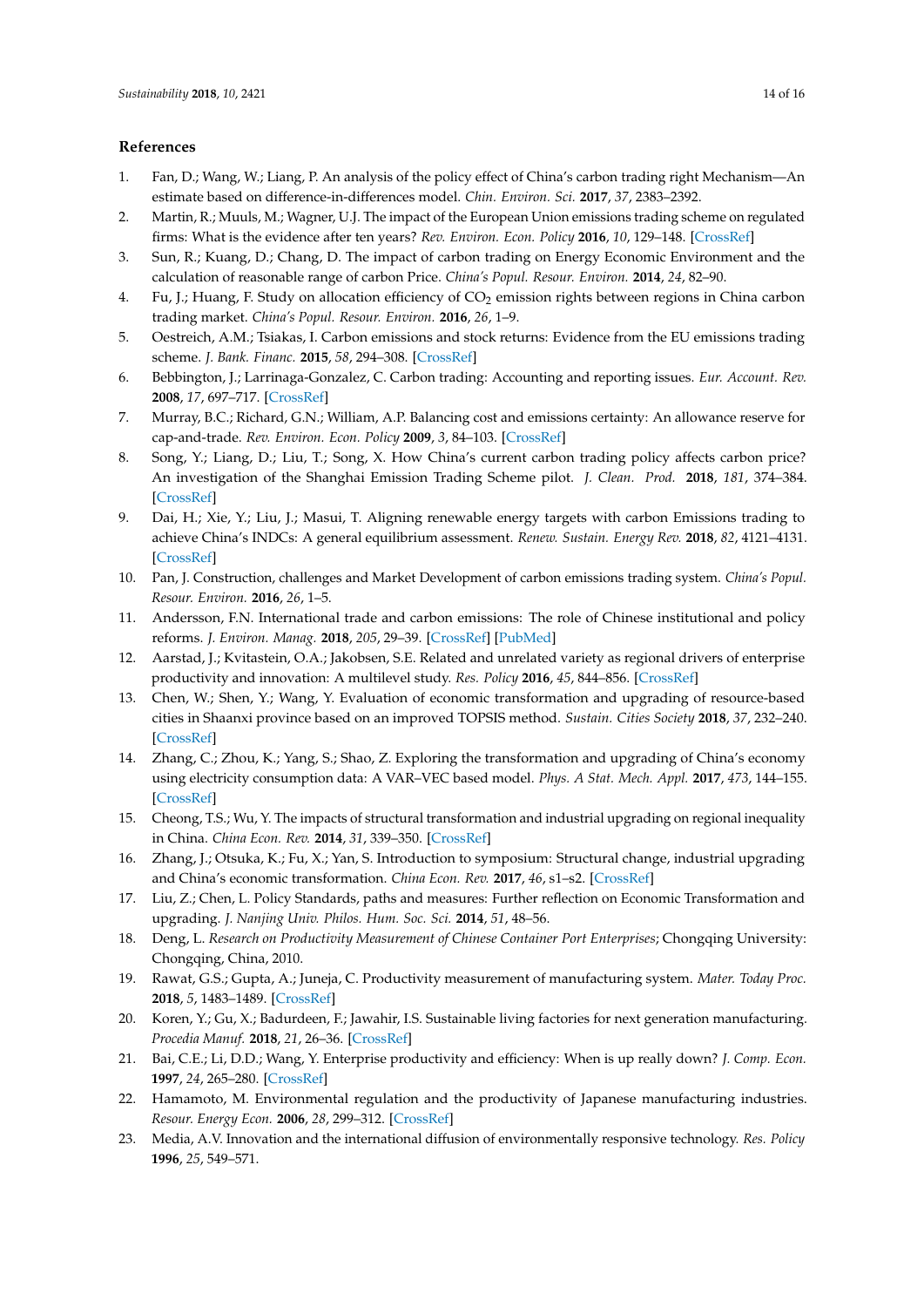- <span id="page-14-0"></span>24. Rassier, D.G.; Earnhart, D. Does the porter hypothesis explain expected future financial performance? The effect of clean water regulation on chemical manufacturing firms. *Environ. Resour. Econ.* **2010**, *45*, 353–377. [\[CrossRef\]](http://dx.doi.org/10.1007/s10640-009-9318-0)
- <span id="page-14-1"></span>25. Brander, J.A.; Taylor, M.S. International trade and open-access renewable resources: The Small Open Economy Case. *Can. J. Econ.* **1997**, *30*, 526–552. [\[CrossRef\]](http://dx.doi.org/10.2307/136232)
- <span id="page-14-2"></span>26. Liu, L.; Chen, C.; Zhao, Y.; Zhao, E. China's carbon-emissions trading: Overview, challenges and future. *Renew. Sustain. Energy Rev.* **2015**, *49*, 254–266. [\[CrossRef\]](http://dx.doi.org/10.1016/j.rser.2015.04.076)
- <span id="page-14-3"></span>27. Gandhi, N.S.; Thanki, S.J.; Thakkar, J.J. Ranking of drivers for integrated lean-green manufacturing for Indian manufacturing SMEs. *J. Clean. Prod.* **2018**, *171*, 675–689. [\[CrossRef\]](http://dx.doi.org/10.1016/j.jclepro.2017.10.041)
- <span id="page-14-4"></span>28. Shen, N. The threshold effect of environmental regulation on regional technological innovation. *China's Popul. Resour. Environ.* **2012**, *22*, 14–18.
- <span id="page-14-5"></span>29. Cong, R.; Lo, A.Y. Emission trading and carbon market performance in Shenzhen, China. *Appl. Energy* **2017**, *193*, 414–425. [\[CrossRef\]](http://dx.doi.org/10.1016/j.apenergy.2017.02.037)
- <span id="page-14-6"></span>30. Fang, G.; Tian, L.; Liu, M.; Fu, M.; Sun, M. How to optimize the development of carbon trading in China-Enlightenment from evolution rules of the EU carbon price. *Appl. Energy* **2018**, *211*, 1039–1049. [\[CrossRef\]](http://dx.doi.org/10.1016/j.apenergy.2017.12.001)
- <span id="page-14-7"></span>31. Xie, R.; Gao, C.; Zhao, G.; Liu, Y.; Xu, S. Empirical study of China's provincial carbon responsibility sharing: Provincial value chain perspective. *Sustainability* **2017**, *9*, 569. [\[CrossRef\]](http://dx.doi.org/10.3390/su9040569)
- 32. Chen, J.D.; Cheng, S.L.; Nikic, V.; Song, M.L. Major players in global coal consumption and emissions reduction. *Transform. Bus. Econ.* **2018**, *17*, 112–132.
- <span id="page-14-8"></span>33. Yan, Q.; Wang, Y.; Baležentis, T.; Sun, Y.; Streimikiene, D. Energy-Related CO<sub>2</sub> Emission in China's Provincial thermal electricity generation: Driving factors and possibilities for abatement. *Energies* **2018**, *11*, 1096. [\[CrossRef\]](http://dx.doi.org/10.3390/en11051096)
- <span id="page-14-9"></span>34. Yue, X.P. Behavior of inter-enterprises patent portfolio for different market structure. *Technol. Forecast. Soc. Chang.* **2017**, *120*, 24–31. [\[CrossRef\]](http://dx.doi.org/10.1016/j.techfore.2017.04.001)
- 35. Zhang, Y.J.; Peng, Y.L.; Ma, C.Q.; Shen, B. Can environmental innovation facilitate carbon emissions reduction? Evidence from China. *Energy Policy* **2017**, *100*, 18–28. [\[CrossRef\]](http://dx.doi.org/10.1016/j.enpol.2016.10.005)
- <span id="page-14-10"></span>36. Peng, T.; Kellens, K.; Tang, R.; Chen, C.; Chen, G. Sustainability of additive manufacturing: An overview on its energy demand and environmental impact. *Addit. Manuf.* **2018**, *21*, 694–704. [\[CrossRef\]](http://dx.doi.org/10.1016/j.addma.2018.04.022)
- <span id="page-14-11"></span>37. Nomura, N.; Akai, M. Willingness to pay for green electricity in Japan as estimated through contingent valuation method. *Appl. Energy* **2004**, *78*, 453–463. [\[CrossRef\]](http://dx.doi.org/10.1016/j.apenergy.2003.10.001)
- <span id="page-14-12"></span>38. Li, F.; Haasis, H.D. Imposing emission trading scheme on supply chain: Separate- and joint implementation. *J. Clean. Prod.* **2017**, *142*, 2288–2295. [\[CrossRef\]](http://dx.doi.org/10.1016/j.jclepro.2016.11.048)
- 39. Cui, L.B.; Fan, Y.; Zhu, L.; Bi, Q.H. How will the emissions trading scheme save cost for achieving China's 2020 carbon intensity reduction target? *Appl. Energy* **2014**, *136*, 1043–1052. [\[CrossRef\]](http://dx.doi.org/10.1016/j.apenergy.2014.05.021)
- <span id="page-14-13"></span>40. Liu, J. *Policy Research on Coordinaed Application of Carbon Tax and Carbon Emission Trading in China's New Normal*; The Central University of Finance and Economics: Beijing, China, 2016.
- <span id="page-14-14"></span>41. Li, G.; Yang, J.; Chen, D.; Hu, S. Impacts of the coming emission trading scheme on China's coal-to-materials industry in 2020. *Appl. Energy* **2017**, *195*, 837–849. [\[CrossRef\]](http://dx.doi.org/10.1016/j.apenergy.2017.03.115)
- <span id="page-14-15"></span>42. Zhang, C.; Wang, Q.; Shi, D.; Li, P.; Cai, W. Scenario-based potential effects of carbon trading in China: An integrated approach. *Appl. Energy* **2016**, *182*, 177–190. [\[CrossRef\]](http://dx.doi.org/10.1016/j.apenergy.2016.08.133)
- <span id="page-14-16"></span>43. Zhao, X.G.; Wu, L.; Li, A. Research on the efficiency of carbon trading market in China. *Renew. Sustain. Energy Rev.* **2017**, *79*, 1–8. [\[CrossRef\]](http://dx.doi.org/10.1016/j.rser.2017.05.034)
- <span id="page-14-17"></span>44. Lin, B.; Jia, Z. Impact of quota decline scheme of emission trading in China: A dynamic recursive CGE model. *Energy* **2018**, *149*, 190–203. [\[CrossRef\]](http://dx.doi.org/10.1016/j.energy.2018.02.039)
- <span id="page-14-18"></span>45. Wang, Y.; Zhao, H.; Duan, F.; Wang, Y. Initial provincial allocation and equity evaluation of China's Carbon Emission Rights—Based on the Improved TOPSIS Method. *Sustainability* **2018**, *10*, 982. [\[CrossRef\]](http://dx.doi.org/10.3390/su10040982)
- <span id="page-14-19"></span>46. Lu, X.; Lian, Y. Total factor productivity estimates for Chinese Industrial Enterprises: 1999–2007. *Economics (Quarterly)* **2012**, *11*, 541–558.
- <span id="page-14-20"></span>47. Chen, L.; Wu, N. Research status and potential problems of domestic dual differential method. *Quant. Econ. Tech. Econ. Res.* **2015**, *7*, 133–148.